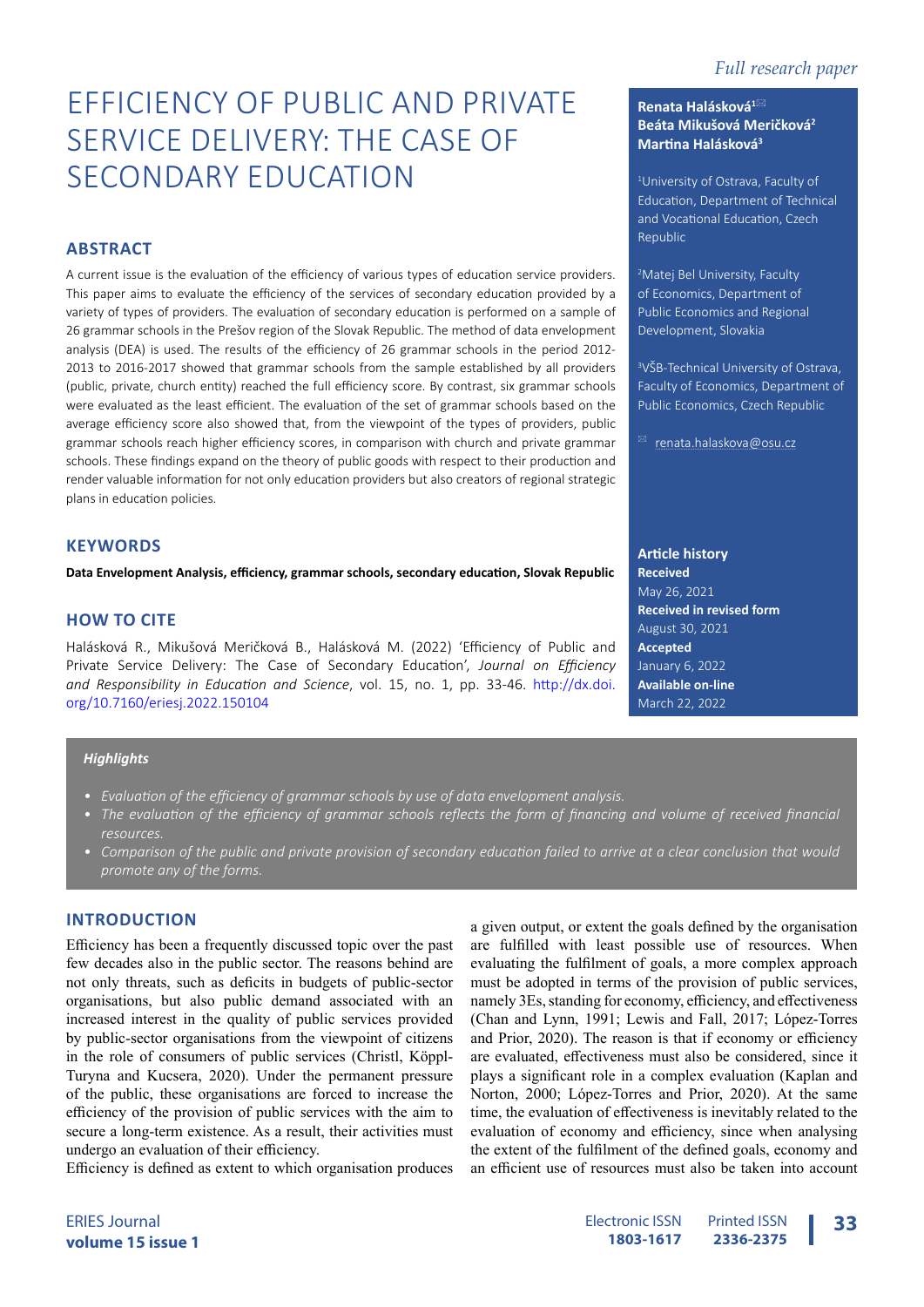(Ittner and Larcker, 2003; Kuwaiti, 2004). It must also be said that despite a complex evaluation of economy, efficiency and effectiveness, these criteria may collide (Armstrong, 2015; Florina, 2017).

As a rule, only a specific type of educational providers is considered with respect to the evaluation of the efficiency of educational institutions (Coulson, 2009; Cherchye et al., 2010; Crespo-Cebada, Pedraja-Chaparro and Santín, 2013; Nazarko and Šaparauskas, 2014; Silvernail and Johnson, 2014; Rao, 2015; Mikušová, 2017). Research studies already carried out dealing with the evaluation of efficiency in education on the regional level in the Czech or Slovak Republics focused on various types of secondary schools, however only from the perspective of public providers (Chlebounová, 2019; Mališová and Štrangfeldová, 2020).

Outcome of the present research is evaluation the efficiency of the delivery of educational services by different type of providers (public, private, church entity) with a specific focus on high-school education (grammar schools) in regional context the Slovak Republic. On the theoretical level, the article contributes to the broadening of current knowledge regarding the use of non-parametric evaluation of technical efficiency in public services with respect to the correction of inputs and outputs in the interest of an effective provision of the analysed services secondary education. This paper aims to evaluate the efficiency of the services of secondary education provided by a variety of types of providers. The evaluation is performed at the regional level on a sample of 26 grammar schools in region of in the Slovak Republic Prešov. The authors of the paper intend answer the research question (RQ), which stems from theoretical bases of the delivery of public services and results of studies performed in the given area. RQ: *Are efficient grammar schools in the Prešov region related to the particular type of education providers (a public, private, church entity)?*  A research question is suited for exploratory research, because the relationships between variables efficiency and various types of education service providers are more uncertain.

The paper is divided into six parts. The first part is introduction, which presents the given topic in broader context from the perspective of the efficiency of public services, followed by theoretical background and overview of literature on the topics of efficiency of education and efficiency of secondary education. The third part describes the applied method and data used. The fourth part presents the results about the evaluation of the efficiency of grammar schools in the Slovak Republic using the example of the Prešov region and renders suggestions and measures for the least efficient schools. The next part is discussion, where the results are discusses in a wider context. The last part is conclusion, which summarises the obtained outcomes and offers a theme for further research.

# **Literature review**

Efficiency is defined as the relationship between the quantity of inputs in an implementation or a process, and the quantity of outputs (Florina, 2017). Efficiency and effectiveness pursues the relationship between inputs, outputs and outcomes (Mihaiu, Opreana and Cristescu, 2010:133). The higher is the result (output) obtained in terms of prescribed resources (inputs), the

greater is the efficiency of an activity (Afonso, Schuknecht and Tanzi, 2003: 8).

Efficiency can be evaluated in various areas of economy. Education represents an area of the public sector. The sector of education includes schooling at schools at all levels and in similar facilities that are partly or fully funded from public resources. In general, it is impossible to define which educational services fall under the public sector and which do not, because systems of education vary across countries and so does the range of educational services that are covered from public resources (Stiglitz and Rosengard, 2015).

Over the past years, approaches towards the evaluation of efficiency have been increasingly discussed in the sector of education (Lockheed and Hanushek, 1994; Bohm and Bohmova, 2016; De Witte and López-Torrez, 2017; Johnes, Portela and Thanassoulis, 2017; López-Torres and Prior, 2020). Educational efficiency is frequently confused with educational effectiveness, and at times the two terms are (inappropriately) used interchangeably. Educational effectiveness is whether or not a specific set of resources has a positive effect on achievement and, if so, how large this effect is. Clearly, since effectiveness does not directly compare resource uses or costs, what is effective is not necessarily what is most efficient (Lockheed and Hanushek, 1994: 2). Thus, in the context of education, efficient use of resources (be that financial or the innate ability of students) occurs when the observed outputs from education (such as test results or value added) are produced at the lowest level of resource; effective use of resources ensures that the mix of outcomes from education desired by society are achieved. It is efficiency (rather than effectiveness) of education (Johnes, Portela and Thanassoulis, 2017: 331).

Educational institutions are seen as multi-product organisations producing an array of outputs from various inputs (Johnes, Portela and Thanassoulis, 2017: 332). According to a number of authors, the efficiency of educational institutions is a currently discussed topic (Nazarko and Šaparauskas, 2014; Mikušová, 2017; Agasisti and Zoido, 2018). Besides, there are different views on the evaluation of efficiency in education. Meričková et al. (2020) dealt with measuring and evaluating of the performance of secondary education in the Slovak Republic and proposed possible performance indicators in terms of public grammar schools.

Also other authors (Ferro and D'Elia, 2020; De La Hoz, Zuluaga and Mendoza, 2021) address the question of measuring efficiency in education from a variety of perspectives. Cordero-Ferrera, Pedraja-Chaparro and Salinas-Jimenez (2008) focused on different possibilities of measuring efficiency in the education sector, aiming to define the most appropriate model for the evaluation of schools. De Witte and López-Torres (2017) carried out an extensive review of literature on the topic of efficiency in education, summing up selected variables and adopted approaches toward the evaluation of efficiency in education.

A number of research studies deal with the efficiency of secondary education in European countries. Aristovnik and Obadić (2014) researched technical efficiency of secondary education in the EU and OECD countries. The results confirmed that technical efficiency in secondary education differs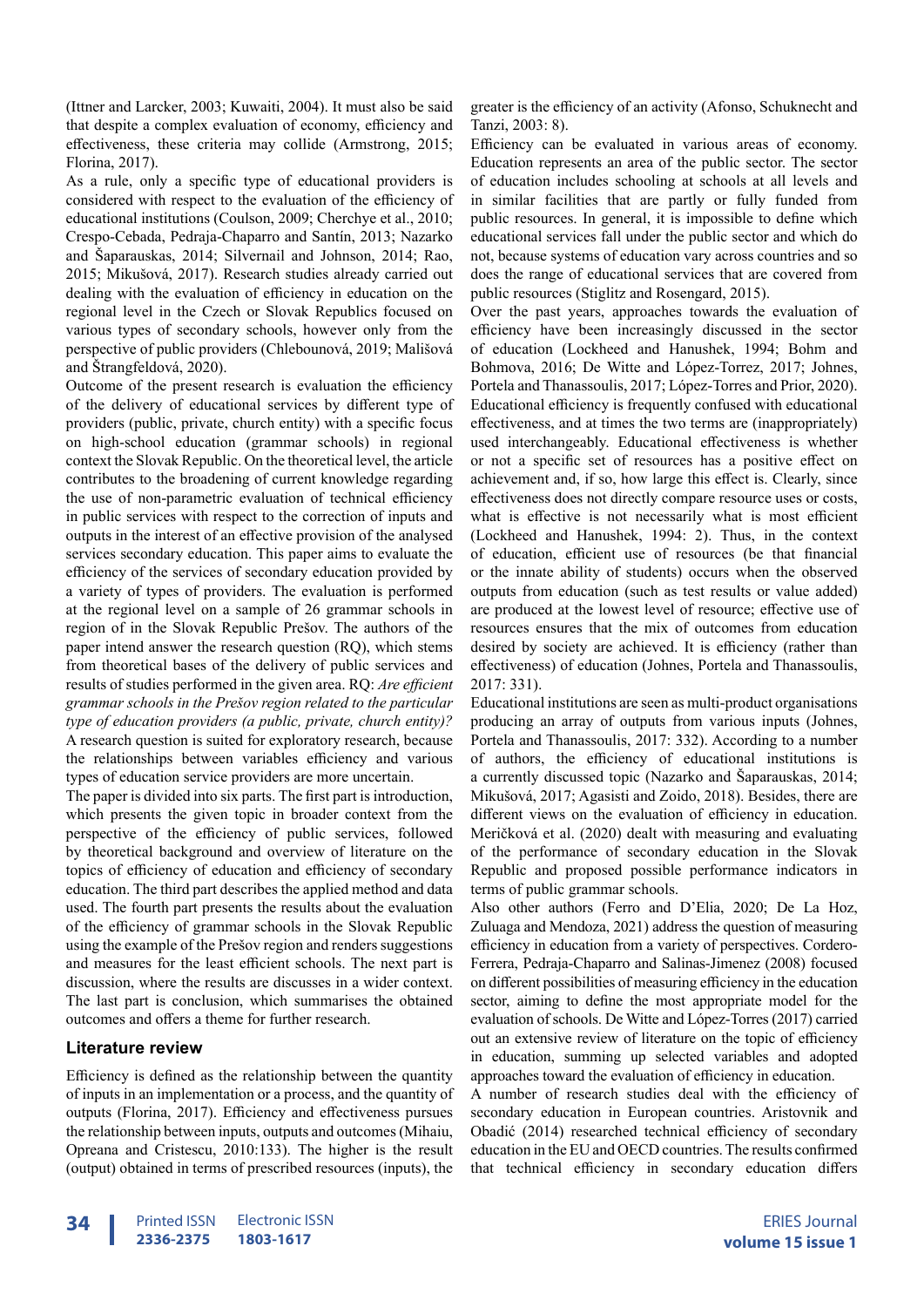significantly across the majority of the analyzed countries. Dincă et al. (2021) evaluate the efficiency of the education sector using a sample of 28 EU countries. An evaluation of allocation and technical efficiency was performed at different levels of education. Based on the results, the authors state that "old" member states reach a higher efficiency score compared to "new" member states. Agasisti and Zoido (2018) measured the efficiency in 8,000 schools in 30 countries (using PISA indicators). Following the results of the performance of high schools in 36 countries using PISA indicators, Cordero et al. (2018) also came to the conclusion that there exists a higher heterogeneity between countries than between schools. Differences between schools are ascribed mainly to economic indicators and cultural values. Other authors (Sarrico and Rosa, 2009; Henriques and Marcenaro-Gutierrez, 2021) offer an image of the education system by evaluating the efficiency of secondary education in selected countries. In particular, Henriques and Marcenaro-Gutierrez (2021) concentrated on the performance of high schools in Portugal, considering the variation of different indicators. The findings indicate that an average efficient public school reaches an average score, but is still below the OECD average.

A significant aspect that is reflected in the evaluation of efficiency at high schools is the manner of financing and the total volume of received financial resources with respect to the achieved results (Afonso and Aubyn, 2006; Agasisti, 2014; Bohm and Bohmová, 2016; Gavurova et al., 2017). Agasisti (2014) and Gavurova et al. (2017) evaluated the efficiency of public expenditures on secondary education in European countries and the quality of education by use of PISA indicators. Evaluation of education efficiency is associated also with the fulfilment of education goals in relation to an efficient use of public resources (Maresova and Kuca, 2019; Opletalova, Novakova and Balaban, 2019).

As regards other authors, Haelermans and De Witte (2012), for instance, assessed the impact of innovation in education on secondary school performance in the Netherlands. Their results confirm that innovation in profiling, teaching, processes and education chains is significantly related to efficiency, whereas innovation in higher qualification of teachers has an insignificant effect on schools' efficiency.

In a broader context, the efficiency of secondary education is analysed also in relation to competition between schools. Bradley, Johnes and Millington (2001) calculated the technical efficiency of all secondary schools in England in the period 1993-1998 on the basis of a range of outputs (execution of exams and visit rate). The results indicate that competition correlates with efficiency. The results also showed that competition is a significant determinant of changes to efficiency in time. Holmberg (2017) performed the measurement of relative efficiency of high schools in Sweden in the period 2006-2007 through 2015-2016 by means of stochastic frontier analysis. The significant factors were the impact of competition on the school performance and relative efficiency of public and independent schools. Also Agasisti (2013) did research into the evaluation of efficiency in relation to competition, using the example of schools in Italy. The results showed that competing schools reach higher performance and better results.

In connection with the efficiency of secondary education, other authors have examined the efficiency of public and private schools (Waldo, 2007; Millimet and Collier, 2008; Cherchye et al., 2010; Rao, 2015) or efficiency of charter schools (Silvernail and Johnson, 2014). Millimet and Collier (2008) analysed whether competition amongst public schools influences the efficiency in which these schools operate. The obtained findings suggest that there are unresolved interactions between competition, efficiency and finances of school. Waldo (2007) states that the evaluation of efficiency in Swedish public high schools at the local level is affected by competition and local policies. However, the author is of the opinion that efficiency of private schools is unrelated to competition. Cherchye et al. (2010) suggested additional criteria (efficiency and equity) for private (but publically funded) and public schools in Belgium (Flanders) to compare the performance of different school types. Their approach includes considerations, for obtaining "fair" performance comparisons in the public sector context.

The given topic provides an approach to the evaluation of the efficiency of secondary education (grammar schools) from the viewpoint of various providers in the regional context of the Slovak Republic. This view on the efficiency of secondary education (grammar schools) is significantly related to not only the manner schools are funded, but also an outline of competition conditions between the individual types of schools. In the economic environment, the aim of non-price competition is to attract demand with methods other than price (Mankiw, 2009). In the present case, secondary schools (grammar schools), when identical educational services are offered by various providers of education (public, private, church entities), apply methods of non-price competition, such as increased quality of education or innovation of educational services. The use of this competition between schools motivates the schools to increase efficiency.

#### **MATERIALS AND METHODS**

#### **Data**

Data from the Statistical Office of the Slovak Republic from the years 2012-2019 were used to document the number of schools (grammar schools) by type of education authority in the regions of the Slovak Republic. The database for the evaluation of efficiency is represented by secondary data obtained from the report on educational activities over the period of five school years, 2012-2013 to 2016-2017. The chosen time period for evaluating the efficiency of schools is influenced by the availability of data for all analysed variables at the time of study processing. The sources have been chosen from selected statistics and databases of the Slovak Republic. Specifically, data are drawn from the Register of Schools and School Facilities, School Reports, Eduzber (collection of data for the purposes of normative financing), Management Reports, the NÚCEM data portal, the INEKO (Institute for Economic and Social Reforms) primary and secondary schools portal and the Statistics of the Center for Social Affairs and Families.

The paper is focused on the evaluation of complete secondary general education (upper secondary), which according to Act no. 245/2008 Coll. (National Council of the Slovak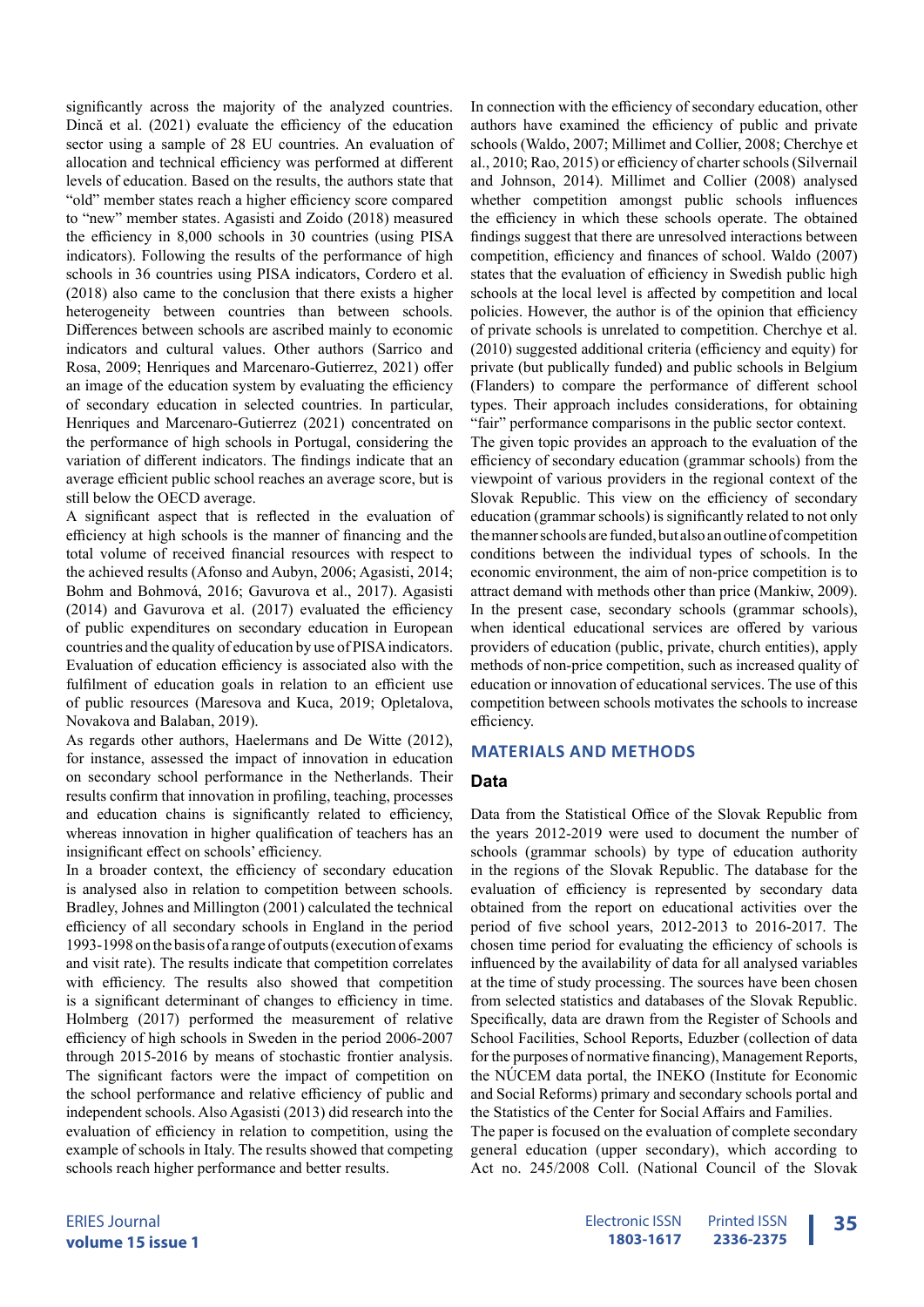Republic, 2008) "*applies to the successful completion of the last year of at least a four-year and a maximum of eight years of the grammar school educational programme*". The research sample are selected grammar schools in the Slovak Republic, specifically in the Prešov region. According to the European Commission/ EACEA/Eurydice (2020: 2) and Act no. 245/2008 Coll. (National Council of the Slovak Republic, 2008), a grammar school "*is a general, internally differentiated secondary school which educates pupils in 4-year, 5-year or 8-year educational programmes and provides upper secondary general education ISCED 344. Educational programmes of grammar schools focus particularly on preparation for study at higher education institutions; they may also prepare for the pursuit of some activities in public administration and culture*".

For the research, 26 grammar schools have been chosen with three different education providers in the Prešov region. These grammar schools are located in the cities of the Prešov region. The grammar schools have been selected on the basis of random selection. At least one representative was selected for each city, provided it had its data published and available. Greater representation of grammar schools is seen in large and regional cities, such as Prešov. The set of grammar schools includes public (state), private and church four-year grammar schools. Public grammar schools (**Pu**), a total of 15, established by the Prešov self-governing region (region), eight grammar schools established by church or a church community (**Ch**), and three grammar schools which represent private establishers (**Pr**). See Table 1 for more details.

| <b>School</b>                                   | <b>Education provider</b> | <b>Municipality</b> |
|-------------------------------------------------|---------------------------|---------------------|
| Grammar school JIRASKOVA 12 BJ                  | public                    | Bardejov            |
| Grammar school LIPANY                           | public                    | Lipany              |
| Grammar school J. A. RAYMAN PO                  | public                    | Prešov              |
| Grammar school T. VANSOVA SL                    | public                    | Stará Ľubovňa       |
| Grammar school DR. C. DAXNER VT                 | public                    | Vranov nad Toľou    |
| <b>Grammar school GIRALTOVCE</b>                | public                    | Giraltovice         |
| Grammar school GEN. L. SVOBODA HE               | public                    | Humenné             |
| <b>Grammar school SNINA</b>                     | public                    | Snina               |
| Grammar school J. F. RIMAVSKY LE                | public                    | Levoča              |
| Grammar school P.O. HVIEZDOSLAV KK              | public                    | Kežmarok            |
| Grammar school MEDZILABORCE                     | public                    | Medzilaborce        |
| Grammar school KUKUCINOVA PP                    | public                    | Poprad              |
| <b>Grammar school SABINOV</b>                   | public                    | Sabinov             |
| Grammar school DUKL, HRDINOV                    | public                    | Svidník             |
| <b>Grammar school STROPKOV</b>                  | public                    | Stropkov            |
| Private grammar school BJ                       | private                   | Bardejov            |
| Private grammar school PP                       | private                   | Poprad              |
| Grammar school SUKROMA SPOJENA SKOLA PO         | private                   | Prešov              |
| Grammar school SV. MONIKA PO                    | church                    | Prešov              |
| Evangelical grammar school - EV. SPOJ. SKOLA PO | church                    | Prešov              |
| Grammar school SV. J. ZLATOUSTY HE              | church                    | Humenné             |
| Church grammar school SV. MIKULAS SL            | church                    | Stará Ľubovňa       |
| Grammar school SV. MIKULAS PO                   | church                    | Prešov              |
| Grammar school SV. F. Z ASSISI LE               | church                    | Levoča              |
| Grammar school CIRKEVNA SPOJENA SKOLA HE        | church                    | Humenné             |
| Grammar school P.P. GOJDIC PO                   | church                    | Prešov              |

#### **Table 1: Set of grammar schools in the Prešov region (source: INEKO, 2020a)**

Input and output indicators have been selected to evaluate the efficiency of grammar schools. Input factors: the number of teachers per 100 students and Contribution to one student per school year. Output factors: Rate of students admitted to universities and University admission success rate (see Table 2).

The input and output indicators in this paper have been taken from the official database INEKO (INEKO, 2020b, 2020c). A certain limitation in connection to the applied output indicators is the admission rate of applicants to universities abroad. This the admission rate of applicants is not monitored in terms of individual secondary schools in Slovakia. However,

we do not consider it serious limitation, because the total percentage of all applicants from all schools who manage to study at universities abroad accounts represent only 17% (OECD, 2018).

The results of the correlation analysis using Pearson's correlation coefficient (Cohen et al., 2013) have shown relations between input and output values in the period 2012- 2013 to 2016-2017. A low to medium correlation can be seen between the input values in the evaluated years (maximum value of 0.44); a medium to strong correlation between output values (maximum value of 0.67); and a negative low to medium correlation between input and output values (maximum value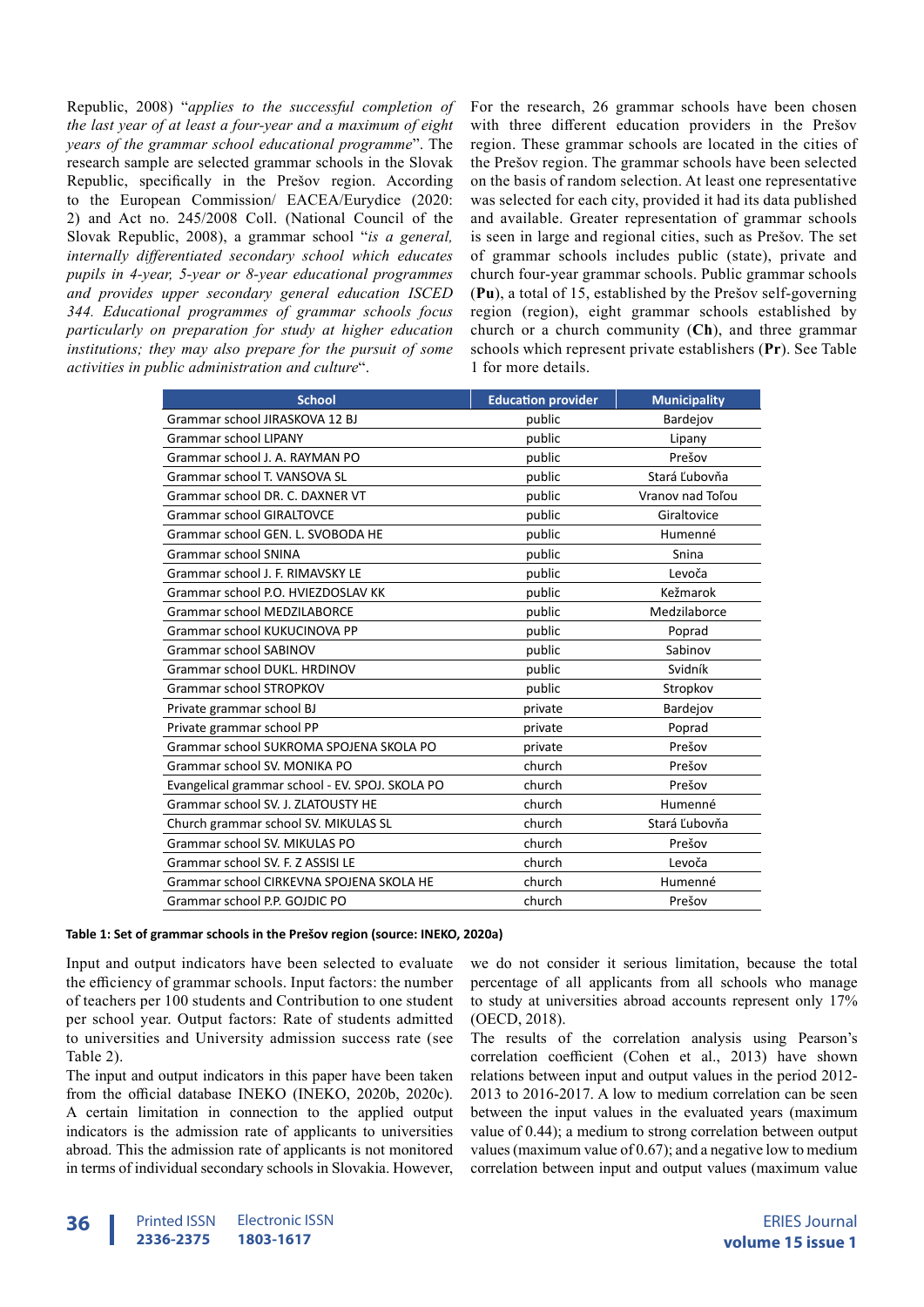| <b>Variable</b>                      | <b>Description</b>                                                                                                                                             | <b>Unit</b> | Source.      |
|--------------------------------------|----------------------------------------------------------------------------------------------------------------------------------------------------------------|-------------|--------------|
| <b>Inputs</b>                        |                                                                                                                                                                |             |              |
| Number of teachers                   | The number of teachers per 100 students at the school. For the purposes of this                                                                                |             | School       |
| per 100 students                     | indicator, internal teachers, external teachers and teachers of practical subjects are                                                                         | number      | portal       |
|                                      | considered. Numbers are tracked as of September 15th of the respective school year.                                                                            |             | <b>INEKO</b> |
| Contribution to one                  | The volume of financial resources at the school's disposal for one year. The sums are                                                                          |             | School       |
| student per school                   | provided in the amount per student and per school year, beginning with respect to                                                                              | euros       | portal       |
| year                                 | the year defined.                                                                                                                                              |             | <b>INEKO</b> |
| <b>Outputs</b>                       |                                                                                                                                                                |             |              |
| Rate of students                     |                                                                                                                                                                |             | School       |
| admitted to                          | The share of secondary school graduates accepted to at least one university in the<br>following school year in Slovakia against the total number of graduates. | percentage  | portal       |
| universities                         |                                                                                                                                                                |             | <b>INEKO</b> |
|                                      | The share of secondary school graduates accepted to at least one university in the                                                                             |             | School       |
| University admission<br>success rate | following school year in Slovakia against the total number of candidates who applied                                                                           | percentage  | portal       |
|                                      | for a at least one university.                                                                                                                                 |             | <b>INEKO</b> |

**Table 2: Input and output variables of the analysis (source: INEKO, 2020b, 2020c)**

of -0.49). A medium to strong correlation was only observed between output values in the evaluated period. However, both output indicators are considered necessary for the following analysis of the efficiency of schools by use of the DEA method, which is the reason why none of the output indicators has been excluded.

#### **Methods**

The present research applies the method of data envelopment analysis (DEA) for evaluation of technical efficiency of public services in the education sector. DEA is among the most frequently used non-parametric methods in the evaluation of technical efficiency of production units. The evaluation of the efficiency of the given production unit renders the efficiency regarding the transformation of its inputs to outputs relative to other units. Unlike the usual calculation of efficiency (productivity) rate, the DEA method applies mathematical programming, which enables the inclusion of a vast amount of inputs and outputs in the model. Unlike the ordinary calculation, the weights are variable and set to maximise the relative efficiency rate of the evaluated unit against the other units (Cooper, Seiford and Zhu, 2011; Dlouhý, Jablonský and Zýková, 2018; Melecký, Staníčková and Hančlová, 2019).

Efficiency is expressed by the transformation process of inputs to relevant outputs. For the analysis, the BCC-O (outputoriented model) is applied, which optimises the outputs. The abbreviation BCC is derived from the initials of its authors who were the first to formulate it: Banker, Charnes and Cooper (1984). This model considers variable returns to scale. It is a radial model comparing the efficiency of several *n*-decision units (Decision Making Units - DMU) in the transformation of *m* inputs of the same type to *s* outputs of the same type (Zhu, 2016). As there can be a large number of units whose efficiency is analysed, it is more suitable to operate with dual models. A more detailed characteristic of the BCC model is rendered by e.g. Banker, Charnes and Cooper (1984), Toloo (2014) or Zhu (2016).

*N* is the number of units – in our case grammar schools  $(DMU<sub>i</sub>, j=1, 2, ..., n)$ , where each consumes *m* different inputs  $(x_{ij}, i=1,2, ..., m)$  and produces *s* different outputs  $(y_n, r = 1, 2, ..., s)$ . The matrix of inputs may be marked as  $X = \{x_{ij}, i = 1, 2, ..., m; j = 1, 2, ..., n\}$ , while the matrix of outputs may be marked as  $Y = \{ y_{rj}, r = 1, 2, ..., s ; j = 1, 2, ..., n \}.$ The output-oriented BCC model (dual) can be written in the following form (Cooper, Seiford and Zhu, 2011 or Dlouhý, Jablonský and Zýková, 2018: 33).

Maximise  $\varphi_q + \varepsilon \left( \sum_{i=1}^m s_i^- + \sum_{r=1}^s s_r^+ \right)$  (1)

Subject to  
\n
$$
\sum_{j=1}^{n} Y_{rj} \lambda_j - s_r^+ = \varphi_q y_{rq} \quad r = 1,...,s
$$
\n
$$
\sum_{j=1}^{n} X_{ij} \lambda_j + s_i^- = x_{iq} \quad i = 1,...,m
$$
\n
$$
\sum_{j=1}^{n} \lambda_j = 1
$$
\n
$$
\lambda_j \ge 0 \quad j = 1,...,n
$$
\n
$$
s_i^- \ge 0 \quad i = 1,...,m
$$
\n
$$
s_r^+ \ge 0 \quad r = 1,...,s
$$

Where  $x_{ij}$  are inputs,  $i = 1, 2, ..., m$  is the value of the *i*-th input for the unit  $DMU_j$ , *m* - number of inputs;  $y_{rj}$  are outputs,  $r = 1, 2, \dots$ , *s* is the value of the r-th output for the unit *DMU*<sub>*j*</sub>, *s* - numbers of outputs; and where *q* is evaluated  $DMU_q$ ,  $y_q$ is the output of evaluated  $DMU_q$ ,  $x_q$  is the input of evaluated  $DMU_q$ ,  $\varphi_q$  – efficiency rate of the evaluated unit  $(DMU_q)$ .

Depending on the character of returns to scale, a condition has been added in the model. The condition, presuming variable returns to scale, is as follows:

$$
\sum\nolimits_{j=1}^{n}\lambda _{j}=1
$$

 $s_r^+$ ,  $r = 1, 2...$ , *s*, and  $s_i^-$ ,  $i = 1, 2...$ , *m*, are dual variables attributed to low constraints for weights of inputs and outputs. In the limiting conditions, these are slack variables for inputs  $(s^{+})$  and outputs  $(s^{-})$  and the  $\varepsilon$  is an infinitesimal constant by means of which the model secures a positive value of all weights of inputs and outputs. Components of vector  $\lambda = (\lambda_1, \lambda_2, ..., \lambda_n)$ ,  $\lambda_i \ge 0$ , as weights (coefficients of linear combination) assigned to the respective units of the evaluated set (Cooper, Seiford and Zhu, 2011; Dlouhý, Jablonský and Zýková, 2018).

DEA models provide the users with output information not only regarding the efficiency rate but also about how the evaluated units (grammar schools in the present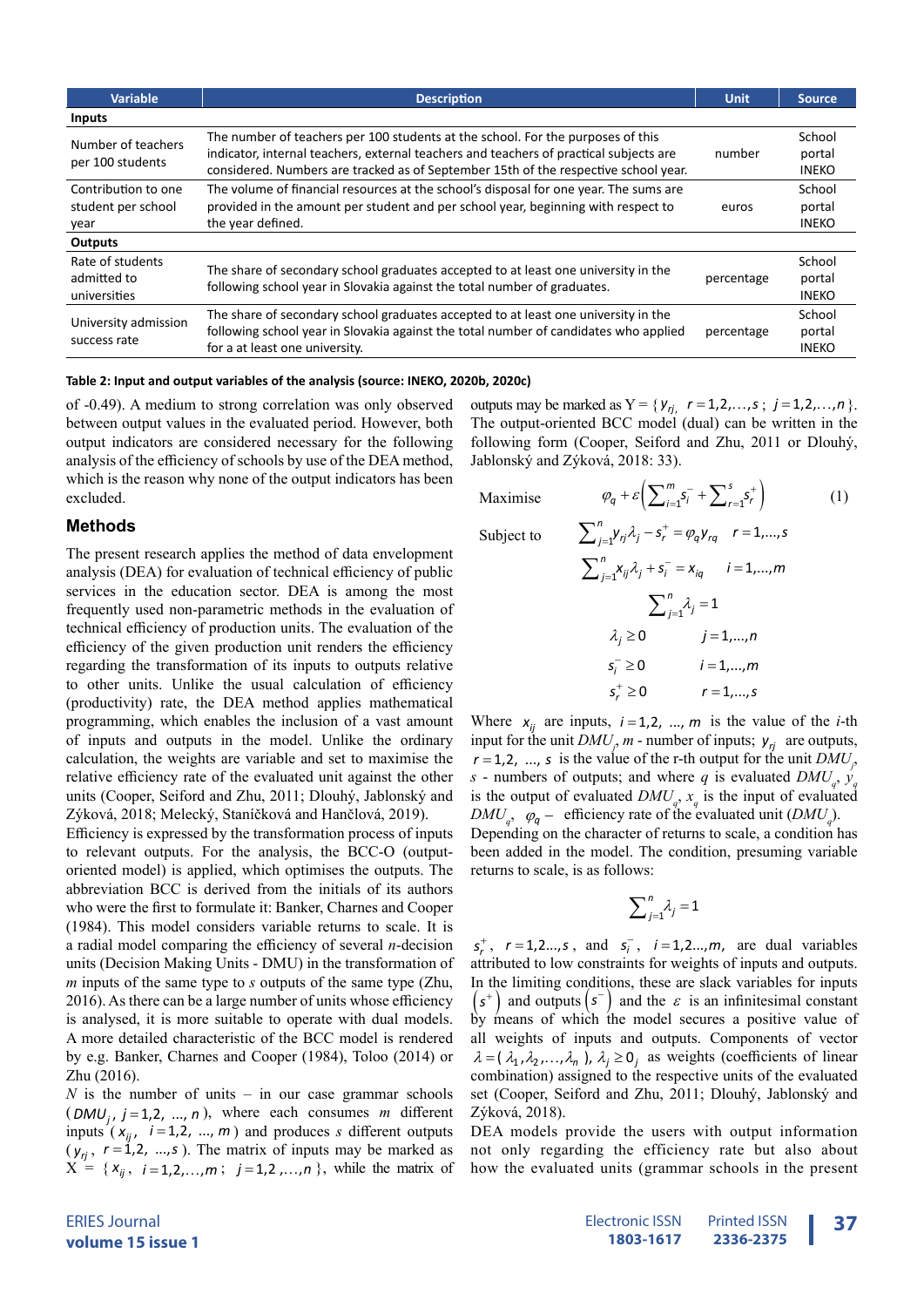research) improve their activities to reach the efficiency frontier (Dlouhý, Jablonský and Zýková, 2018: 35). Some advantages of the DEA approach are: the sources of inefficiency can be analysed and quantified for every evaluated unit; capable of being used with any inputoutput measurement, although ordinal variables remain tricky (Cooper, Seiford and Zhu, 2011).

By using the DEA SOLVER software for processing the analysis, the final order of efficient grammar schools is obtained along with the answer to the question which schools (grammar schools) are efficient and which are not. Efficient units are on the verge of efficiency while efficiency is equal to 1. The outcome of the DEA analysis is a set of recommendations for inefficient units (in the present study for grammar schools) on how to streamline the production of their educational services.

# **RESULTS**

# **Representation of the number of grammar schools by types of education provider in regions of the Slovak Republic**

According to the European Commission/ EACEA/EURYDICE (2020) grammar schools in the Slovak Republic are established by the state represented by a self-governing region, or a regional or a district authority  $(61.7\%)$ , private entities  $(16.6\%)$ , the church (21.7%). It is therefore a specific combination of public/ private mix of production and financing of education services with a specific focus on grammar schools.

The overview of grammar schools by the type of education provider in regions of the Slovak Republic is seen in Table 3. Years 2012, 2015 and 2019 have been chosen for the sake of comparing the trend of the number of high schools (grammar schools).

|                        |        | 2012           |        |       | 2015   |                |        |       | 2019          |                |                |              |
|------------------------|--------|----------------|--------|-------|--------|----------------|--------|-------|---------------|----------------|----------------|--------------|
|                        |        | schools*       |        |       |        | schools*       |        |       | schools*      |                |                |              |
| Slovakia/<br>regions** | Public | Private        | Church | Total | Public | Private        | Church | Total | <b>Public</b> | <b>Private</b> | Church         | <b>Total</b> |
| Slovakia               | 152    | 39             | 55     | 245   | 149    | 40             | 57     | 246   | 145           | 39             | 51             | 235          |
| BR region              | 21     | 13             | 9      | 43    | 21     | 15             | 9      | 45    | 20            | 16             | 9              | 45           |
| TRN region             | 16     | $\overline{2}$ | 4      | 22    | 16     | 3              | 3      | 22    | 16            | 3              | $\overline{2}$ | 21           |
| TRE region             | 12     | 3              | 4      | 19    | 12     | 3              | 4      | 19    | 11            | 3              | 4              | 18           |
| NI region              | 17     | $\overline{2}$ | 8      | 27    | 17     | 1              | 8      | 26    | 16            | $\mathbf 0$    | 6              | 22           |
| ZI region              | 21     | 2              | 6      | 29    | 21     | $\overline{2}$ | 7      | 30    | 21            | $\overline{2}$ | 6              | 29           |
| <b>BB</b> region       | 20     | 5              | 5      | 30    | 19     | 5              | 5      | 29    | 18            | 6              | 4              | 28           |
| PR region              | 21     | 6              | 13     | 40    | 21     | 5              | 13     | 39    | 21            | 5              | 12             | 38           |
| KO region              | 23     | 6              | 6      | 35    | 22     | 6              | 8      | 36    | 22            | 4              | 8              | 34           |

*Note:\* Number of schools as of September 15th of the respective year, Note:\*\* BR- Bratislava region; TRN- Trnava region; TRE-Trenčín region; NI- Nitra region, ZI-Žilina region, BB- Banská Bystrica region, PR- Prešov region, KO- Košice region.*

**Table 3: Number of grammar schools by type of education provider in regions of the Slovak Republic (source: authors according to the Statistical Office of the Slovak Republic, 2021)**

Evaluating the number of grammar schools in the Slovak Republic, a noticeable reduction in the number of grammar schools can be seen, namely 235 grammar schools in 2019 compared to 245 in 2012, or 246 in 2015. Comparing the representation of grammar schools in the individual regions of the Slovak Republic, the largest number of grammar schools is found in the Bratislava region (approximately 18%), followed by the Prešov region (approximately 16%), and the third largest number of grammar schools (14%) is located in the Košice region. On the other hand, the lowest number of grammar schools from the regions of the Slovak Republic is represented in the Trenčín region (approximately 8%), with 19 grammar schools in 2012 and 2015, and 18 grammar schools in 2019.

As regards grammar schools by the type of education authority, public grammar schools account for the majority in regions of the Slovak Republic, followed by church grammar schools (with the exception of the Bratislava region). Private grammar schools are the least represented in most regions. The number of grammar

schools according to the specific education authorities (public, private, church) differs slightly in the respective regions, especially in the Bratislava region (private grammar schools) and in the Prešov region (church grammar schools).

The results clearly show that, specifically in the Prešov region, out of the total of 38 grammar schools 21 are public grammar schools (55.5%), 5 are private grammar schools (13.2%), and 12 are church grammar schools (31.6%). Using the example of selected grammar schools in the Prešov region, an analysis of the efficiency of secondary education is carried out in the next part of the results.

# **Evaluation of the efficiency of grammar schools in the conditions of the Slovak Republic using the example of the Prešov region**

In this part is presented the efficiency of 26 grammar schools in the Prešov region in the school years 2012- 2013 to 2016-2017, using the BCC-O model. The score efficiency in the respective years is seen in Table 4.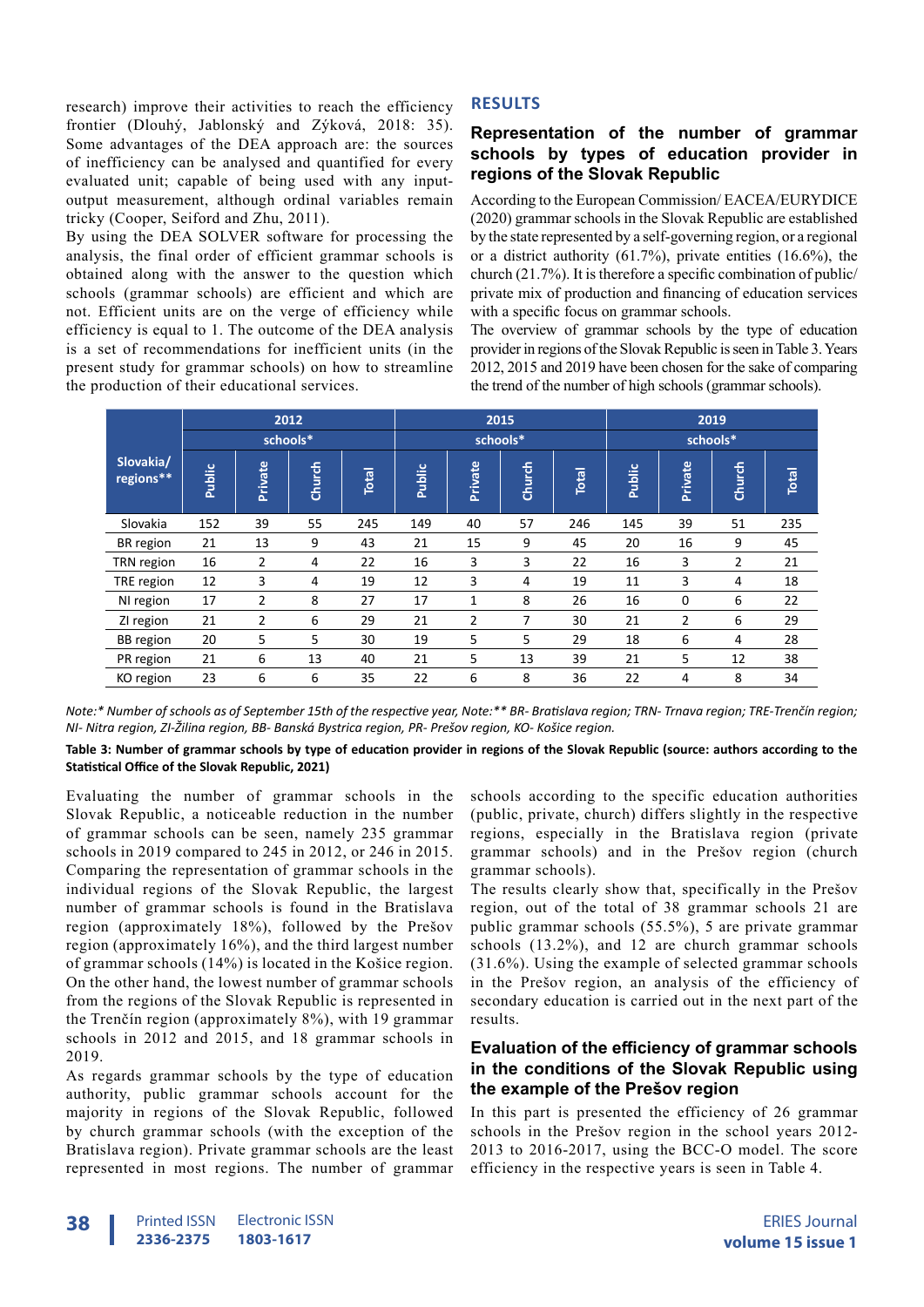| <b>Schools</b>                                       | <b>Efficiency score</b> |              |              |              |              |  |  |
|------------------------------------------------------|-------------------------|--------------|--------------|--------------|--------------|--|--|
|                                                      | 2012-2013               | 2013-2014    | 2014-2015    | 2015-2016    | 2016-2017    |  |  |
| Grammar school JIRASKOVA 12 BJ (Pu)                  | 1                       | 1            | 1            | 1            | 0.8812       |  |  |
| Grammar school LIPANY (Pu)                           | 0.9666                  | 0.9724       | $\mathbf{1}$ | $\mathbf{1}$ | $\mathbf{1}$ |  |  |
| Grammar school J. A. RAYMAN PO (Pu)                  | 1                       | 1            | $\mathbf{1}$ | $\mathbf{1}$ | 1            |  |  |
| Grammar school T. VANSOVA SL (Pu)                    | $\mathbf{1}$            | 0.9647       | $\mathbf{1}$ | 0.9823       | $\mathbf{1}$ |  |  |
| Grammar school DR. C. DAXNER VT (Pu)                 | 0.9731                  | 0.9554       | $\mathbf{1}$ | 0.9100       | 0.9868       |  |  |
| Grammar school GIRALTOVCE (Pu)                       | 1                       | 0.9078       | 0.9952       | 0.9282       | $\mathbf{1}$ |  |  |
| Grammar school GEN. L. SVOBODA HE (Pu)               | $\mathbf{1}$            | $\mathbf{1}$ | 0.9928       | 0.9960       | 0.9527       |  |  |
| Grammar school SNINA (Pu)                            | 0.9438                  | 0.9972       | 0.9789       | 0.9907       | 1            |  |  |
| Grammar school J. F. RIMAVSKY LE (Pu)                | 0.957                   | 0.9718       | 0.9782       | 0.9161       | 0.9208       |  |  |
| Grammar school P.O. HVIEZDOSLAV KK (Pu)              | 1                       | 1            | 0.9773       | 0.9700       | 0.9627       |  |  |
| Grammar school MEDZILABORCE (Pu)                     | 1                       | $\mathbf{1}$ | 0.9753       | 1            | 1            |  |  |
| Grammar school KUKUCINOVA PP (Pu)                    | 0.883                   | 0.8653       | 0.9716       | 0.8466       | 1            |  |  |
| Grammar school SABINOV (Pu)                          | 0.9362                  | 0.8936       | 0.9195       | 0.9400       | 1            |  |  |
| Grammar school DUKL. HRDINOV SVIDNIK (Pu)            | 0.9362                  | 0.9265       | 0.9636       | 0.8212       | 0.9889       |  |  |
| Grammar school STROPKOV (Pu)                         | 0.9574                  | 0.9091       | 0.9507       | 0.9253       | 1            |  |  |
| Private grammar school BJ (Pr)                       | 0.8511                  | 0.9732       | 0.9263       | 0.8500       | 0.9493       |  |  |
| Private grammar school PP (Pr)                       | 0.8617                  | $\mathbf{1}$ | 0.9263       | 0.8900       | 0.9300       |  |  |
| Grammar school - soukroma spojena skola PO (Pr)      | 0.8511                  | $\mathbf{1}$ | 0.8316       | 0.9800       | 0.8600       |  |  |
| Grammar school SV. MONIKA PO (Ch)                    | 0.9409                  | 0.9689       | 0.9876       | 0.9618       | 0.9083       |  |  |
| Evangelical grammar school - EV. SPOJ. SKOLA PO (Ch) | 0.8936                  | 0.8386       | 0.9674       | 0.7900       | 0.9878       |  |  |
| Grammar school SV. J. ZLATOUSTY HE (Ch)              | 0.9761                  | 1            | 0.9368       | 0.9400       | 1            |  |  |
| Church grammar school SV. MIKULAS SL (Ch)            | 0.9985                  | 0.9535       | 0.9368       | 0.9830       | $\mathbf{1}$ |  |  |
| Grammar school SV. MIKULAS PO (Ch)                   | 0.8191                  | 0.9263       | 0.9847       | 0.8900       | 0.9501       |  |  |
| Grammar school SV. F. Z ASSISI LE (Ch)               | 1                       | 0.978        | 0.8931       | 0.9146       | 0.9296       |  |  |
| Grammar school CIRKEVNA SPOJENA SKOLA HE (Ch)        | $\mathbf{1}$            | 1            | 0.8842       | 0.8300       | 0.9467       |  |  |
| Grammar school P.P. GOJDIC PO (Ch)                   | $\mathbf{1}$            | 1            | 0.8842       | 1            | 0.9606       |  |  |

*Note: Pu – public grammar school, Pr – private grammar school, Ch – church grammar school*

# **Table 4: Efficiency score in grammar schools in the Prešov region in the school years 2012-2013 to 2016-2017 (source: authors by use of DEA SOLVER)**

Based on the overall results of success rate over the school years 2012-2013 to 2016-2017, Grammar school J. A. Rayman, having achieved the efficiency score of 1 in all evaluated years, can be considered the best efficiency model. Grammar school Jiraskova 12 in Bardejov and Grammar school Medzilaborce, both efficient four times in the course of the five years, achieved the second best results in efficiency in the evaluated years. Grammar school Lipany, Grammar school P. P. Gojdic and Grammar school T. Vansova in Stara Lubovna achieved three full efficiency scores. On the contrary, six grammar schools were inefficient in all evaluated years. These were two grammar schools established by the self-governing Prešov

region, three grammar schools established by the church, and one established by a private entity (see Table 4).

On the whole, mostly grammar schools established by the region and church reached the full score  $(=1)$ , whereas private grammar schools reached full efficiency only in the school year 2013-2014. In 2012-2013, 10 grammar schools were efficient: seven public and three church. In 2014-2016, only five grammar schools were efficient each year, four of which were public and one church. The highest number of efficient grammar schools, 11, was observed in the school year 2016- 2017. The number of efficient grammar schools in the observed period by the type of education provider is seen in Table 5.

| Total number of grammar          | Efficient grammar schools in the observed school years |           |           |           |           |  |  |
|----------------------------------|--------------------------------------------------------|-----------|-----------|-----------|-----------|--|--|
| schools by education<br>provider | 2012-2013                                              | 2013-2014 | 2014-2015 | 2015-2016 | 2016-2017 |  |  |
| Public (15)                      |                                                        |           |           |           |           |  |  |
| Church (8)                       |                                                        |           |           |           |           |  |  |
| Private (3)                      |                                                        |           |           |           |           |  |  |

#### **Table 5: Number of efficient grammar schools in the Prešov region by education provider (source: authors)**

Table 6 shows the average efficiency score of grammar schools in the Prešov region. It can be seen that the in the period 2012-2013 to 2016-2017 the average efficiency score of the 26 grammar schools in the Prešov region ranged from

0.91 to 1 in 15 public grammar schools, from 0.90 to 0.92 in three private grammar schools, and from 0.90 to 0.97 in eight church grammar schools.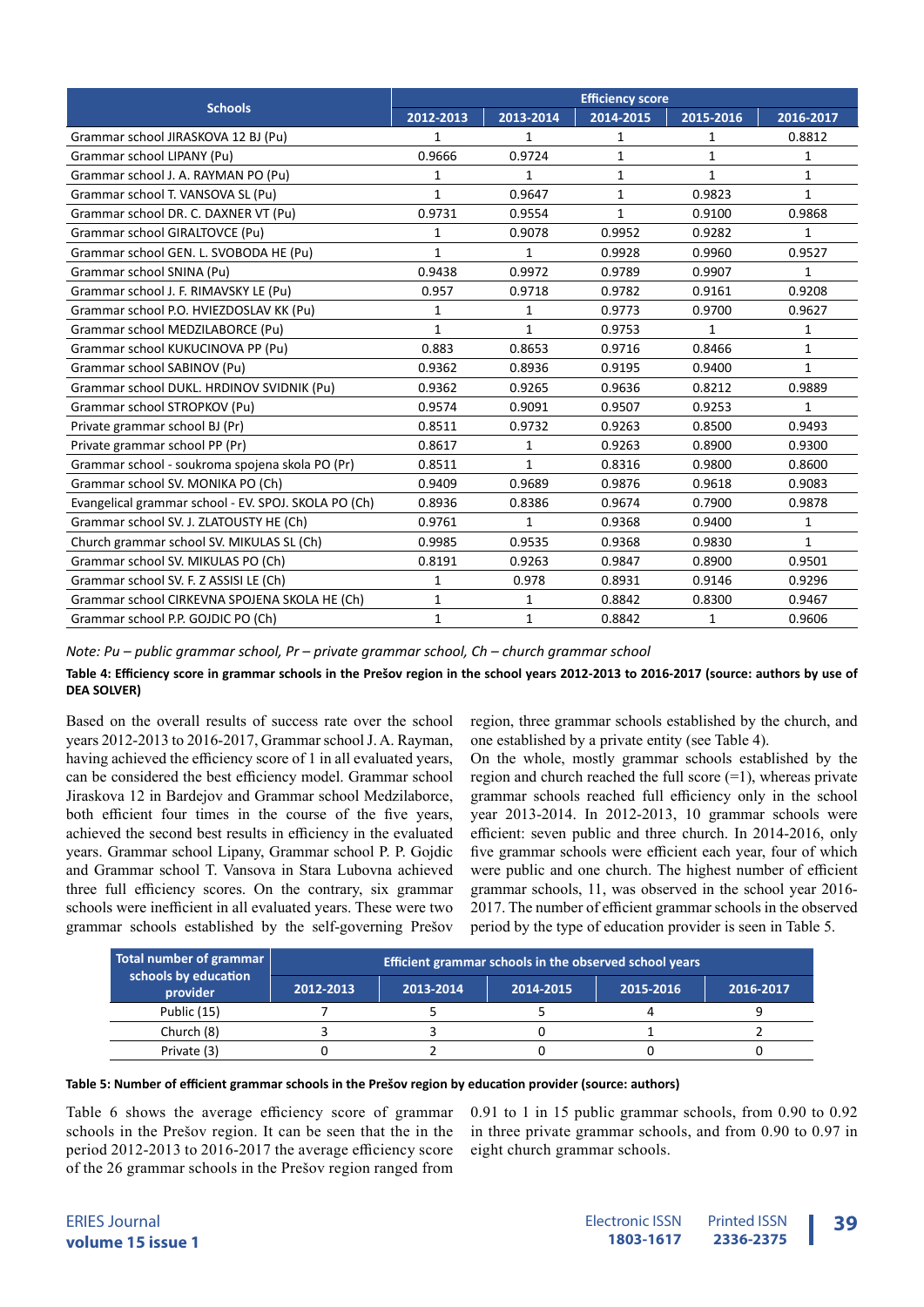| <b>schools</b>                          | average<br>score | schools                                              | average<br>score |
|-----------------------------------------|------------------|------------------------------------------------------|------------------|
| Grammar school JIRASKOVA 12 BJ (Pu)     | 0.98             | Grammar school DUKL. HRDINOV SVIDNIK (Pu)            | 0.93             |
| Grammar school LIPANY (Pu)              | 0.99             | Grammar school STROPKOV (Pu)                         | 0.95             |
| Grammar school J. A. RAYMAN PO (Pu)     |                  | Private grammar school BJ (Pr)                       | 0.91             |
| Grammar school T. VANSOVA SL (Pu)       | 0.99             | Private grammar school PP (Pr)                       | 0.92             |
| Grammar school DR. C. DAXNER VT (Pu)    | 0.97             | Grammar school - soukroma spojena skola PO (Pr)      | 0.90             |
| Grammar school GIRALTOVCE (Pu)          | 0.97             | Grammar school SV. MONIKA PO (Ch)                    | 0.95             |
| Grammar school GEN. L. SVOBODA HE (Pu)  | 0.99             | Evangelical grammar school - EV. SPOJ. SKOLA PO (Ch) | 0.90             |
| Grammar school SNINA (Pu)               | 0.98             | Grammar school SV. J. ZLATOUSTY (Ch)                 | 0.97             |
| Grammar school J. F. RIMAVSKY (Pu)      | 0.95             | Church grammar school SV. MIKULAS SL (Ch)            | 0.97             |
| Grammar school P.O. HVIEZDOSLAV KK (Pu) | 0.98             | Grammar school SV. MIKULAS PO (Ch)                   | 0.91             |
| Grammar school MEDZILABORCE (Pu)        | 0.99             | Grammar school SV. F. Z ASSISI LE (Ch)               | 0.94             |
| Grammar school KUKUCINOVA PP (Pu)       | 0.91             | Grammar school CIRKEVNA SPOJENA SKOLA HE (Ch)        | 0.93             |
| Grammar school SABINOV (Pu)             | 0.94             | Grammar school P.P. GOJDIC PO (Ch)                   | 0.97             |

*Note: Pu – public grammar school, Pr – private grammar school, Ch – church grammar school*

**Table 6: Average efficiency score of grammar schools in the Prešov region in the period 2012-2013 to 2016-2017 (source: author's calculations)**

# **Recommendations for inefficient grammar schools in the Prešov region by the type of education provider**

Now, recommendations and suggestions are presented for the inefficient grammar schools in the school years 2012-2013 to 2016-2017, using the data presented in the output of the DEA analysis. The absolute values and recommended percentage changes to increase and achieve efficiency are provided for selected inefficient units (inefficient grammar schools). The stated values and percentage changes depend on the selection of input and output factors as well as on the selection of the model and its orientation.

In all five evaluated school years, 2012-2013 to 2016-2017, six grammar schools were inefficient. These are two grammar

schools established by a public education provider (*Grammar school in Svidnik and Grammar school J. F. Rimavsky in Levoca*), three church grammar schools (*Grammar school sv. Mikulas, Grammar school sv. Monika in Prešov*, and *Evangelical grammar school* - *Evanjelicka spojena skola* in Prešov), and one private grammar school (*Private Grammar school Bardejov*). The list of the inefficient grammar schools according to the type of education provider is shown in Tables 7-9.

# **Recommendations for inefficient public grammar schools**

Recommendations based on the BBC-O output-oriented model for the improvement of inefficient public grammar schools in the Prešov region are captured in Table 7.

|                    |          |                                                | Grammar school J. F. Rimavsky in Levoca |                |                |
|--------------------|----------|------------------------------------------------|-----------------------------------------|----------------|----------------|
| <b>School year</b> | 11       | $12 \overline{ }$                              | 01                                      | O <sub>2</sub> | <b>Score E</b> |
| 2012-2013          | $-15.6$  | $-6.3$                                         | 4.5                                     | 4.5            | 0.95           |
| 2013-2014          | 0        | 0                                              | 2.9                                     | 2.9            | 0.97           |
| 2014-2015          | $\Omega$ | 0                                              | 2.4                                     | 2.2            | 0.97           |
| 2015-2016          | $-9.2$   | O                                              | 11.3                                    | 9.2            | 0.92           |
| 2016-2017          | $-1.8$   | 0                                              | 8.6                                     | 8.6            | 0.92           |
|                    |          |                                                |                                         |                |                |
|                    |          | Grammar school Duklianskych hrdinov in Svidnik |                                         |                |                |
| <b>School year</b> | 11       | $12 \overline{ }$                              | 01                                      | <b>O2</b>      | <b>Score E</b> |
| 2012-2013          | $-8.1$   | $-5.6$                                         | 10.8                                    | 6.8            | 0.93           |
| 2013-2014          | $\Omega$ | $-1.2$                                         | 9.4                                     | 7.9            | 0.92           |
| 2014-2015          | $-7.2$   | 0                                              | 3.8                                     | 4.5            | 0.96           |
| 2015-2016          | $-30.$   | 0                                              | 30.3                                    | 21.8           | 0.82           |

*Note: input indicator I1 – share of teachers per 100 students; input indicator I2 – contribution to student in EUR; output indicator O1 – rate of graduates admitted to university in %; output indicator O2 – university admission success rate in %*

#### **Table 7: Projection of inefficient grammar schools (education provider is a public entity) (source: authors using DEA SOLVER)**

If the suggestions for increasing the efficiency of public grammar schools are evaluated according to the BBC-O model (Table 7), a problem occurred in the case of *Grammar school J. F. Rimavsky in Levoca* in the analysed period regarding

the number of teachers per 100 students, and in each year an increase in the rate of admitted students (O1) and the percent rate of admission (O2). For the last two years analysed, the required increase ranges from 8 to 11%. To increase and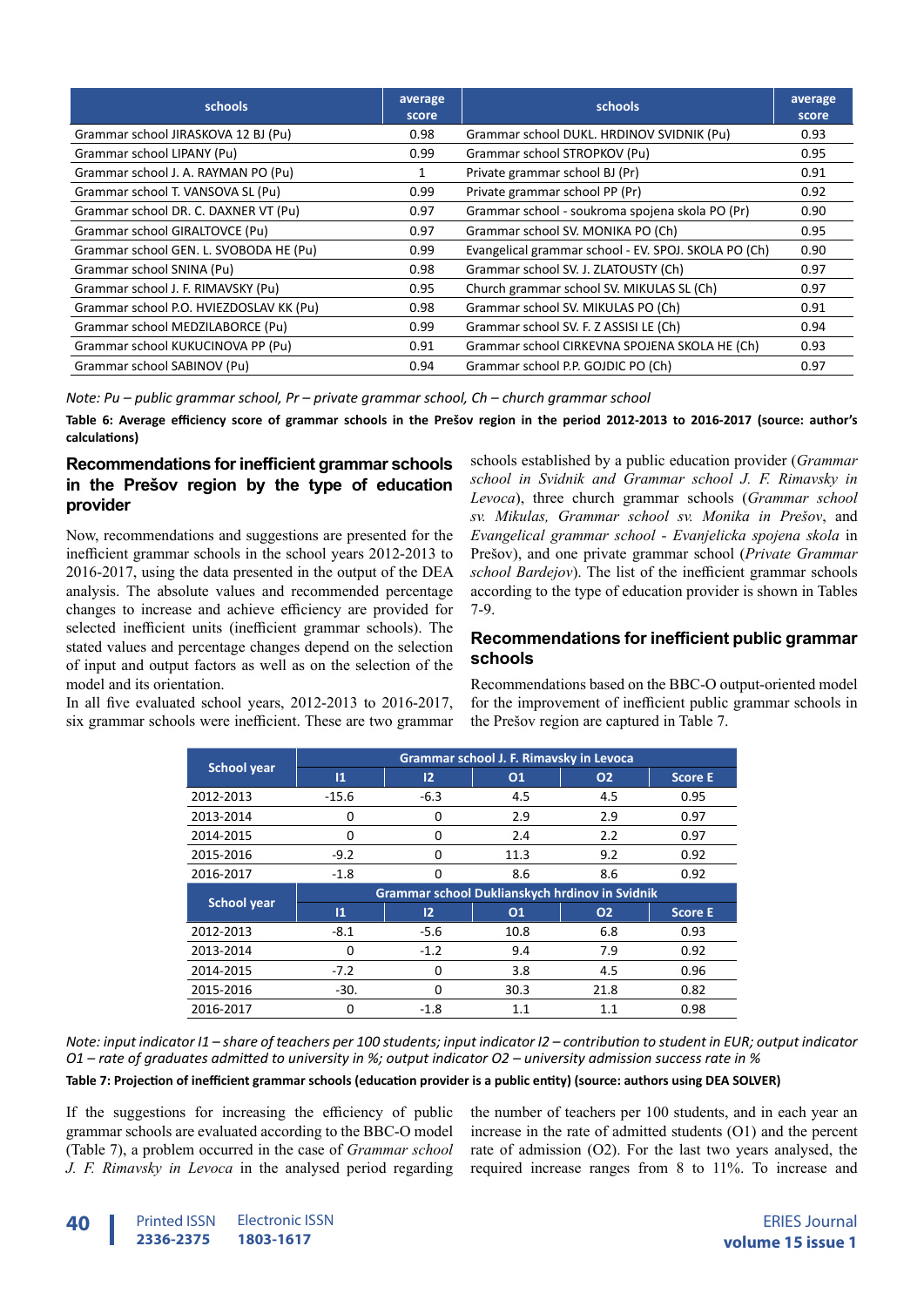at the same time approach the patterns of efficiency, it is recommended to offer preparatory courses for universities led by teachers and professors from the required universities, which could increase interest and motivate students to be more interested in preparing for entrance exams. For the first and the last two years analysed, a reduction of the number of teachers per 100 pupils (I1) is advised, caused by the gradual reduction of the total number of pupils and school teachers over the last three years from 199 pupils to 176, and the number of teachers decreased by one each year. This phenomenon may have been caused by the lack of interest on the part of elementary-school leavers and their parents due to prejudices about the quality of church high schools in the Slovak Republic.

*Grammar school in Svidnik* was inefficient in the analysed period as a result of a high, suboptimal number of teachers per 100 pupils, and also failed to achieve a sufficient percentage of successful admission to universities and the rate of graduates admitted to universities. In 2016-2017, compared to 2015- 2016, the grammar school increased the efficiency score from 0.82 to 0.98, because the total number of school students had been reduced from 219 to 197, and also reduced the number of teachers from 24 to 22, and in turn, the number of successfully admitted graduates increased. In the school year 2015-2016, 44 out of 66 graduates were admitted and in the following year 56 out of 63 graduates. To increase efficiency, we recommend to increase (O1) the share of admitted graduates at universities and (O2) the admission rate using preparatory courses which can help graduates in university entrance exams.

## **Recommendations for inefficient private grammar schools**

Suggestions of the output-oriented model (BCC-O) to increase the efficiency of one private grammar school in the Prešov region are listed in Table 8.

|                    | Private grammar school Bardejov |         |       |      |         |  |  |
|--------------------|---------------------------------|---------|-------|------|---------|--|--|
| <b>School year</b> | 11                              | 12      | 01    | 02   | Score E |  |  |
| 2012-2013          | $-54.0$                         | $-17.5$ | 26    | 17.5 | 0.85    |  |  |
| 2013-2014          | $-14.4$                         | ი       | 12.5  | 2.8  | 0.97    |  |  |
| 2014-2015          | $-24.6$                         | $-0.99$ | 124.4 | 8.0  | 0.92    |  |  |
| 2015-2016          | $-39.6$                         | $-2.0$  | 28.9  | 17.7 | 0.85    |  |  |
| 2016-2017          | $-21.32$                        |         | 5.3   | 5.3  | 0.94    |  |  |

*Note: input indicator I1 – share of teachers per 100 students; input indicator I2 – contribution to student in EUR; output indicator O1 – rate of graduates admitted to university in %; output indicator O2 – university admission success rate in %*

**Table 8: Projection of an inefficient grammar school (education provider is a private entity) (source: authors using DEA SOLVER)**

In the evaluated years, the *Private grammar school Bardejov*  was inefficient. It came closest to the efficiency limit in the school year 2013-2014 with the score of 0.97. Table 8 shows suggestions for input and output corrections for each year. Following the analysis through an output-oriented model, it can be seen that a year-on-year reduction (I1) of the number of teachers per 100 students is recommended. At the same time, an increase of the share of university graduates admitted to universities (O1) and of the percentage of university admission success (O2) is recommended on an annual basis. Based on these findings, it is recommended to reduce the high proportion of teachers per 100 students while it would be suitable to use the services of external teaching staff or increase the attractiveness of the school, e.g. foreign teachers, exchange stays and an increase in the number of pupils at the school and thus increase its efficiency. Once the number of students admitted to the grammar school has increased, the share of teachers per 100 pupils will decrease, and the grammar school will approach the limit of efficiency. The share of students admitted to university can be increased through preparatory courses.

# **Recommendations for inefficient church grammar schools**

Following the output-oriented model (BCC-O), Table 9 provides suggestions for improving the efficiency of three grammar schools, which are established by the church or church community.

Based on the output-oriented BCC-O model, reduction of inputs as well as outputs is recommended for *Grammar school sv. Mikulas*. Regarding outputs, it is recommended to engage in education through clubs, communication and exchange stays with foreign students, to create partner schools and participate in foreign projects and thus increase the chances of admission to universities. The model for the improvement of efficiency also recommends a reduction (I2) in the contribution per student. This phenomenon may be caused by the poorly stated real amount of the contribution or the student contribution comes from several sources. In the case of *Grammar school sv. Monika in Prešov*, to increase efficiency, it is recommended to reduce inputs and increase outputs. According to the analysis of the last year, this grammar school could achieve efficiency if it increases both outputs  $(01, 02)$  by  $10\%$ . We suggest participating in projects and getting more points for the admission procedure by engaging and writing e.g. work on professional activities of the school. Based on the model, it is recommended for the *Evangelical grammar school in Prešov* to reduce both input factors (I1, I2), when in 2014-2015 and 2016-2017 the recommended reduction of the student contribution exceeded 40%. The entire contribution from public funds is broken down into the number of students in the school.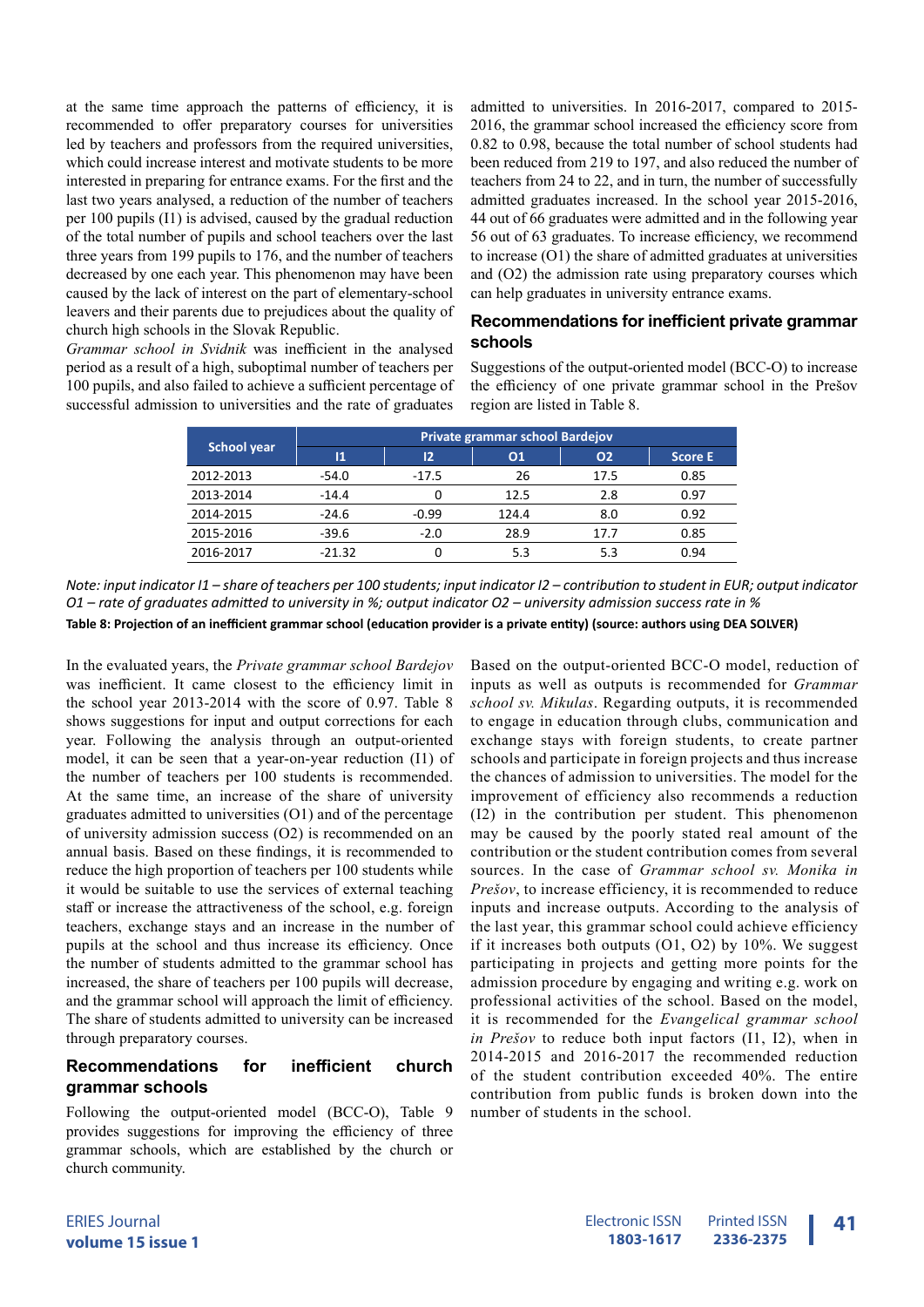|                    |                 |                   | Grammar school sv. Mikulas in Prešov                             |           |                |
|--------------------|-----------------|-------------------|------------------------------------------------------------------|-----------|----------------|
| <b>School year</b> | $\overline{11}$ | 12                | 01                                                               | 02        | <b>Score E</b> |
| 2012-2013          | -6              | $-39.2$           | 29.6                                                             | 22.1      | 0.81           |
| 2013-2014          | $\Omega$        | $-41$             | 12.8                                                             | 8         | 0.92           |
| 2014-2015          | $-2.4$          | $-36.2$           | 27.5                                                             | 11.8      | 0.89           |
| 2015-2016          | 0               | $-28.8$           | 18.3                                                             | 12.4      | 0.89           |
| 2016-2017          | $\Omega$        | $-36.5$           | 5.3                                                              | 5.3       | 0.95           |
| <b>School year</b> |                 |                   | Grammar school sv. Monika in Prešov                              |           |                |
|                    | $\mathbf{11}$   | $12 \overline{ }$ | 01                                                               | <b>O2</b> | <b>Score E</b> |
| 2012-2013          | $-0.1$          | $-10.9$           | 6.3                                                              | 6.3       | 0.94           |
| 2013-2014          | $-0.8$          | $-13.3$           | 3.2                                                              | 3.2       | 0.96           |
| 2014-2015          | 0               | $-3.2$            | 2.2                                                              | 1.3       | 0.98           |
| 2015-2016          | 0               | 0                 | 3.4                                                              | 4.8       | 0.96           |
| 2016-2017          | 0               | 0                 | 10.1                                                             | 10.1      | 0.90           |
| <b>School year</b> |                 |                   | Evangelical grammar school - Evanjelicka spojena skola in Prešov |           |                |
|                    | $\overline{11}$ | $12 \overline{ }$ | 01                                                               | <b>O2</b> | <b>Score E</b> |
| 2012-2013          | $-16.8$         | $-27.7$           | 19.5                                                             | 11.9      | 0.89           |
| 2013-2014          | $\Omega$        | $-37.4$           | 34.1                                                             | 19.3      | 0.83           |
| 2014-2015          | $-20.7$         | $-49.8$           | 3.4                                                              | 5.6       | 0.96           |
| 2015-2016          | $-23$           | $-29.8$           | 51.6                                                             | 26.6      | 0.79           |
| 2016-2017          | $-8.8$          | $-40.5$           | 1.24                                                             | 1.24      | 0.98           |

*Note: input indicator I1 – share of teachers per 100 students; input indicator I2 – contribution to student in EUR; output indicator O1 – rate of graduates admitted to university in %; output indicator O2 – university admission success rate in %* **Table 9: Projection of inefficient grammar schools (education provider is a church entity) (source: authors using DEA SOLVER)**

# **DISCUSSION**

Public service delivery arrangements, as a mix of the public sector and the private sector reflecting the economic and organisational service conditions, should increase allocation and technical efficiency in the delivery of public services (Afonso, Schuknecht and Tanzi, 2003; Mihaiu, Opreana and Cristescu, 2010; Rao, 2015; Stejskal et al., 2017). The present research addressed the efficiency of secondary education in the regional context of the Slovak Republic, using BCC of an output-orientated model. With respect to the defined goal, the following research question was answered: 'Are efficient grammar schools in the Prešov region related to the particular type of education provider (a public, private, church entity)?'

It can be said that selected grammar schools established any each education provider (a public, private, church entity) reached full efficiency scores in the school years 2012-2013 to 2016-2017 (Table 4 and 5). When comparing score efficiency of grammar schools by the form of education authority in the years 2012-2013 to 2016-2017 (Table 4), score efficiency of public and private grammar schools ranges between 0.82-1. However, when comparing the average score efficiency in school years 2012-2013 to 2016-2017, public grammar schools demonstrate better average results of efficiency, followed by church grammar schools, whereas private grammar schools reach the lowest average score of efficiency (Table 6). Still, the answer to the research question is negative (NO).

At the same time, in terms of the evaluation of efficiency, it must be taken into consideration that the grammar schools by an education authority were not evenly distributed in the analysis, which is also associated with the representation of the individual education authorities regarding high schools in the Slovak Republic.

As regards the results of the present research and the applied method, it is necessary to realise that 'DEA models estimate an efficiency threshold on the basis of a data set with decisive units that must be homogeneous and involve the same activity. DEA models evaluate relative efficiency of the given set of units. By expanding the set by another unit (a grammar school in this particular case) the efficiency may or may not lead to a change to the efficiency frontier estimated by the particular DEA model*'* (Dlouhý, Jablonský and Zýková (2018: 21). The authors are inclined towards the opinion that in terms of the efficiency score of 0.99 a school can be deemed rather efficient despite not being considered fully efficient unit from the economic standpoint.

As a result, it can be stated that in search of the answer as to why some organisation units are more efficient than others, the right selection of input and output indicators is vital, such as type, teachers, education processes, education policies and educational programmes, which affect the process of schooling and learning (Lockheed and Hanushek, 1994; Haelermans and De Witte, 2012). The main issue is whether the regional education system or local education system fulfil the goals for which they were created and whether schools make the most efficient use of public resources. According to Seiler et al. (2006), one approach is inclined towards the fact that inefficient and ineffective schools are unable to improve their situation on account of a larger amount of public financial resources. Another approach supports the idea that a larger amount of supportive resources (such as the size of classrooms, quality of teachers) improves education.

A more detailed comparison with the present research is relatively difficult, since research dealing with evaluation of efficiency in education focuses on other types of secondary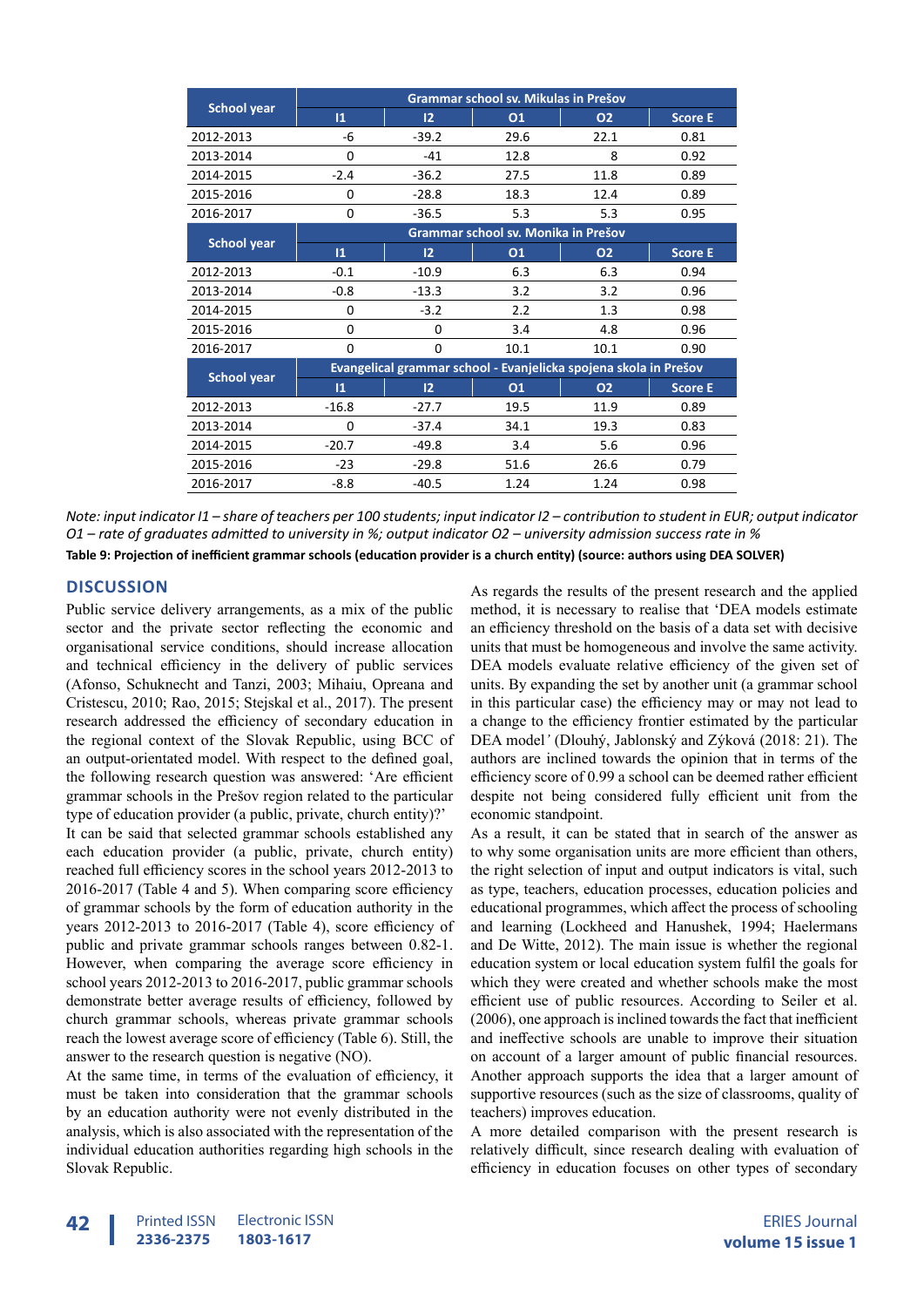schools and applies different input and output indicators, or observes different time periods. Research performed in, for instance, the Czech Republic mostly concentrates on the efficiency in secondary schools. Provazníková and Chlebounová (2018) researched efficiency of high schools (using the example of grammar schools and high schools) at the regional level in the Czech Republic. Their results show that, on average, grammar schools use 80% of their capacity, whereas high schools only 60%, while this situation is mainly affected by demographic factors.

Based on research by Chlebounová (2019), performed on the example of Pardubice region in the Czech Republic, it can be stated that grammar schools show significantly better students' results and also lower expenditure on teacher salaries compared to vocational secondary schools. Conversely, marked differences in students' results and expenditure on teacher salaries were confirmed in the case of vocational secondary schools. From the viewpoint of efficiency, grammar schools reach higher similarity between one another compared to secondary vocational schools, which demonstrate stronger differences in efficiency between one another. The same author (Chlebounová, 2019) argues that public secondary schools are mainly funded according to the number of students, and financial resources are allocated centrally. This form of funding renders it impossible for schools to affect the volume of financial resources; however, the numbers of students peak, in spite of the fact that this may lead to worse outputs of these schools.

When comparing the results of the present research of the efficiency of secondary education using the example of grammar schools with similar research on the regional level in the Czech Republic or Slovak Republic, it can be said that the efficiency of the specific secondary schools (grammar schools, business academies, vocational secondary schools) differs significantly. Such research (Provazníková and Chlebounová, 2018; Štrangfeldová et al., 2018 or Mališová and Štrangfeldová, 2020) shows that grammar schools reach higher efficiency in comparison to the other types of secondary schools in secondary education. These differences are associated with factors that affect total efficiency of the evaluated secondary schools. It can be the number of input and output indicators applied, but also various qualitative indicators. It must also be considered that an application of another combination of indicators in the evaluation of efficiency can result in differences in the efficiency of secondary schools.

Based on foreign research dealing with evaluation of efficiency in secondary education (e.g., Coulson, 2009; Crespo-Cebada, Pedraja-Chaparro and Santín, 2013; Masci, De Witte and Agasisti, 2018; Margaritis, Tsamadias and Argyropoulos, 2021) in the regional context it can be stated that public financing with private management can result in greater efficiency. Other author Rao (2015) states that some findings provide evidence about the support of greater efficiency of private schools; others findings confirm that public schools are more efficient. Private schools government-funded must strive to acquire students and to make an efficient use of public finance, unlike public schools. At the same time, private schools must provide a more innovative education service more frequently. By contrast, Silvernail and Johnson (2014) confirmed that public

charter schools and traditional public schools differ in their quality. Success of schools depends upon a variety of factors and, therefore, each school should be judged on its output and reached performance.

Also, other research confirms that also other factors come into play in the evaluation of the performance of the individual types of schools (private, public, church), such as competition between schools, innovation features or local and regional conditions (Waldo, 2007; Millimet and Collier, 2008; Haelermans and De Witte, 2012; Holmberg, 2017).

## **CONCLUSION**

In the current theory of public goods, which also encompasses public services, including education, the major question is the selection of a suitable form of the production of public goods – delivery of services. The comparison of the public and private form of the delivery of public services, including education, failed to reach a clear conclusion. Nevertheless, it has opened the question of the evaluation of efficiency reached by the individual producers of public services. Currently, emphasis is placed on a complex evaluation of efficiency of educational organisation in the provision of public services. Most research on efficiency in education, specifically focused on types of schools, focus on particular conditions in the given countries. The aim of the paper was to evaluate the efficiency of services in high-school (secondary) education by various producers in the conditions of the Slovak Republic with a focus on the Prešov region. In this respect, the results bring interesting findings as a national case study and offer possibilities of evaluating various producers of educational services in the form of a replicable methodology.

In school years (2012-2013 to 2016-2017), out of the 26 evaluated grammar schools in the Prešov region, selected grammar schools in each category of education provider (a public, private, church entity) reached a full score. In contrast, in all evaluated years, six grammar schools were inefficient (i.e., two public grammar schools out of 15, three church grammar schools out of eight, and one private grammar school out of three). The results based on the average efficiency score have also shown that public grammar schools demonstrate better efficiency with respect to the form of education provider in comparison to church and private grammar schools. The present research is limited by the applicability of the results, which only concern one form of high schools, i.e. grammar schools, and by the regional context. Future research could provide a more extensive analysis of evaluated schools, including other types of high schools (e.g. selected high schools) represented in the respective regions of the Slovak Republic and could add the evaluation of high-school efficiency in time by use of the Malmquist index, or add the aspect of quality in the evaluation of schools in the public sector.

#### **ACKNOWLEDGEMENT**

The research is supported by the Czech Grant Agency GACR under the contract No. GA 19-06020S "Alternative Service Delivery Arrangements" and within SGS project SP2022/74 "Computational Intelligence in the Prediction of Economic Quantities, Data Mining and Economic Process Modeling".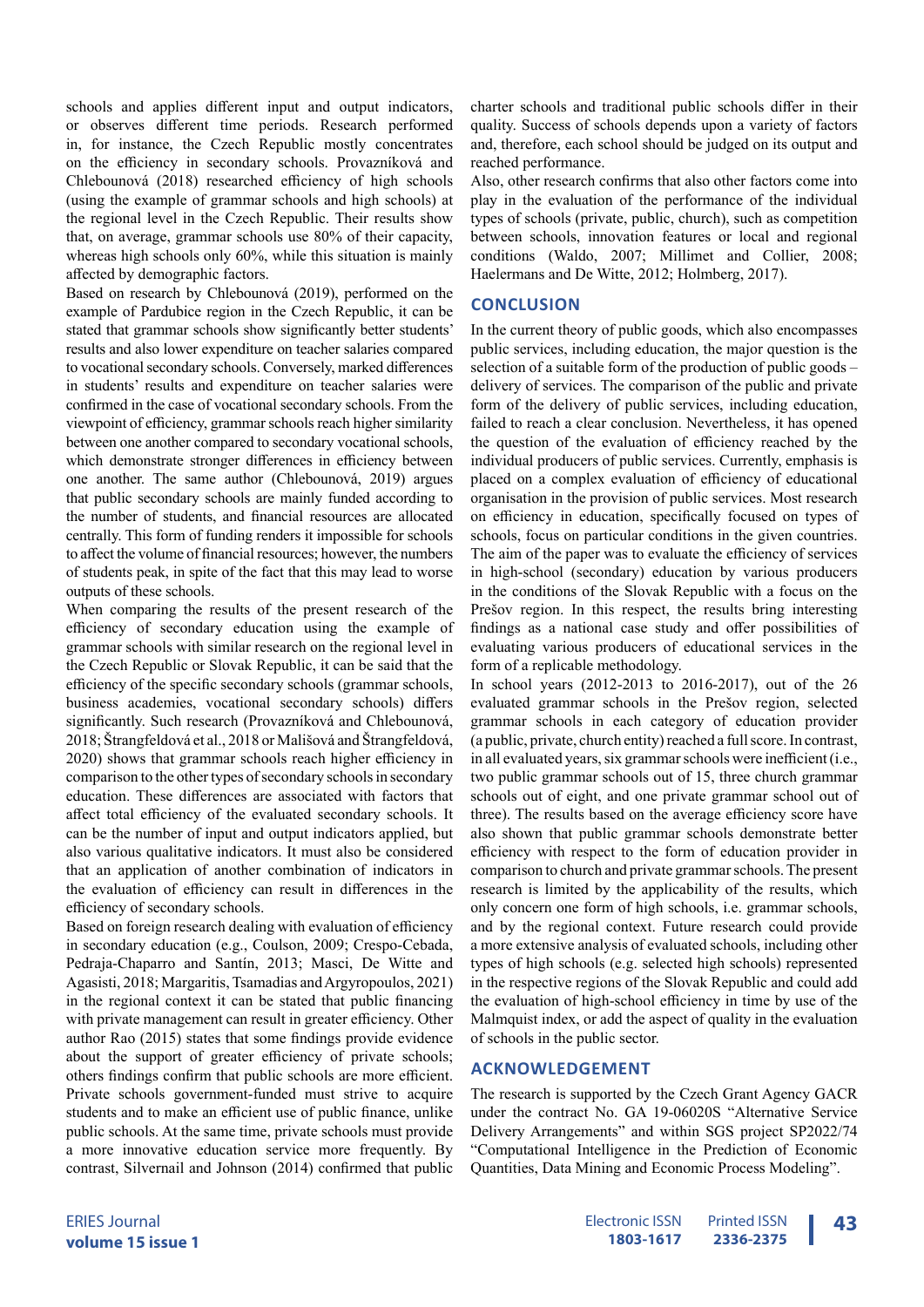## **REFERENCES**

- Afonso, A. and Aubyn, M. (2006) 'Cross-country efficiency of secondary education provision: A semi-parametric analysis with non-discretionary inputs', *Economic Modelling*, Vol. 23, No. 3, pp. 476–491. [https://doi.org/10.1016/j.](https://doi.org/10.1016/j.econmod.2006.02.003) [econmod.2006.02.003](https://doi.org/10.1016/j.econmod.2006.02.003)
- Afonso, A., Schuknecht, L. and Tanzi, V. (2003) *Public Sector Efficiency: An International Comparison*, Working Papers no. 242, European Central Bank. [Online], Available: [https://www.](https://www.ecb.europa.eu/pub/pdf/scpwps/ecbwp242.pdf?97d51e6d2cca0da4180e5c215dcccd8e) [ecb.europa.eu/pub/pdf/scpwps/ecbwp242.pdf?97d51e6d2cca0da](https://www.ecb.europa.eu/pub/pdf/scpwps/ecbwp242.pdf?97d51e6d2cca0da4180e5c215dcccd8e) [4180e5c215dcccd8e](https://www.ecb.europa.eu/pub/pdf/scpwps/ecbwp242.pdf?97d51e6d2cca0da4180e5c215dcccd8e) [18 Aug 2021].
- Agasisti, T. (2013) 'The efficiency of Italian secondary schools and the potential role of competition: A data envelopment analysis using OECD-PISA 2006 data', *Education Economics,* Vol. 21, No. 5, pp. 520–544. [https://doi.org/10.1080/09645292.2010.511](https://doi.org/10.1080/09645292.2010.511840) [840](https://doi.org/10.1080/09645292.2010.511840)
- Agasisti, T. (2014) 'The efficiency of public spending on education: an empirical comparison of EU countries', *European Journal of Education*, Vol. 49, No. 4, pp. 543–557. [https://doi.org/10.1111/](https://doi.org/10.1111/ejed.12069) [ejed.12069](https://doi.org/10.1111/ejed.12069)
- Agasisti, T. and Zoido, P. (2018) 'Comparing the Efficiency of Schools Through International Benchmarking: Results From an Empirical Analysis of OECD PISA 2012 Data', *Educational Researcher*, Vol. 47, No. 6, pp. 352–362. [https://doi.](https://doi.org/10.3102/0013189X18777495) [org/10.3102/0013189X18777495](https://doi.org/10.3102/0013189X18777495)
- Aristovnik, A. and Obadić, A. (2014) 'Measuring relative efficiency of secondary education in selected EU and OECD countries: the case of Slovenia and Croatia', *Technological and Economic Development of Economy*, Vol. 20, No. 3, pp. 419-433. [https://](https://doi.org/10.3846/20294913.2014.880085) [doi.org/10.3846/20294913.2014.880085](https://doi.org/10.3846/20294913.2014.880085)
- Armstrong, M. (2015) *Armstrong's Handbook of Performance Measurement – An Evidence‐Based Guide to Delivering High Performance,* 5th edition, London: Kogan Page.
- Banker, R. D., Charnes, A. and Cooper, W. W. (1984) 'Some Models for Estimating Technical and Scale Inefficiencies in Data Envelopment Analysis', *Management Science*, Vol. 30, No. 9, pp. 1078–1092. <https://doi.org/10.1287/mnsc.30.9.1078>
- Bohm, P. and Bohmova, G. (2016) 'Application of Stratification DEA Method in Efficiency Evaluation of the Education Sector in an International Perspective', *Proceedings of 16th International Scientific Conference on Globalization and its Socio-Economic Consequences*, Zilina, pp. 230–237.
- Bradley, S., Johnes, G. and Millington, J. (2001) 'The effect of competition on the efficiency of secondary schools in England', *European Journal of Operational Research*, Vol. 135, No. 3, pp. 545–568. [https://doi.org/10.1016/S0377-2217\(00\)00328-3](https://doi.org/10.1016/S0377-2217(00)00328-3)
- Cohen, J., Cohen, P., West, S. G. and Aiken, L. S. (2013) *Applied Multiple Regression/Correlation Analysis for the Behavioral Sciences*, 3rd Edition, Lawrence Erlbaum Associates.
- Cordero, J. M., Polo, C., Santín, D. and Simancas, R. (2018) 'Efficiency measurement and cross-country differences among schools: a robust conditional nonparametric analysis', *Economic Modelling*, Vol. 74, No. 8, pp. 45–60. [https://doi.org/10.1016/j.](https://doi.org/10.1016/j.econmod.2018.05.001) [econmod.2018.05.001](https://doi.org/10.1016/j.econmod.2018.05.001)
- Cordero-Ferrera, J. M., Pedraja-Chaparro, F. and Salinas-Jiménez, J. (2008) 'Measuring efficiency in education: an analysis of different approaches for incorporating non-discretionary inputs', *Applied Economics*, Vol. 40, No. 10, pp. 1323–1339. [https://doi.](https://doi.org/10.1080/00036840600771346) [org/10.1080/00036840600771346](https://doi.org/10.1080/00036840600771346)
- Coulson, A. J. (2009) 'Comparing Public, Private, and Market Schools: The International Evidence', *Journal of School Choice*, Vol. 3, No. 1, pp. 31–54.<http://doi.org/10.1080/15582150902805016>
- Cooper, W.W., Seiford, L. M. and Zhu, J. (2011) *Handbook on Data Envelopment Analysis*, Springer.
- Crespo-Cebada, E., Pedraja-Chaparro, F. and Santín, D. (2013) 'Does school ownership matter? An unbiased efficiency comparison for regions of Spain', *Journal of Productivity Analysis*, Vol. 41, No. 1, pp. 153–172. <http://doi.org/10.1007/s11123-013-0338-y>
- De La Hoz, E., Zuluaga, R. and Mendoza, A. (2021) 'Assessing and Classification of Academic Efficiency in Engineering Teaching Programs', *Journal on Efficiency and Responsibility in Education and Science*, Vol. 14, No. 1, pp. 41–52. [https://doi.org/10.7160/](https://doi.org/10.7160/eriesj.2021.140104) [eriesj.2021.140104](https://doi.org/10.7160/eriesj.2021.140104)
- De Witte, K. and López-Torres, L. (2017) 'Efficiency in education: a review of literature and a way forward', *Journal of the Operational Research Society*, Vol. 68, No. 4, pp. 339–363 <https://doi.org/10.1057/jors.2015.92>
- Dincă, MS., Dincă, G., Andronic, M. L. and Pasztori, A. M. (2021) 'Assessment of the European Union's Educational Efficiency', *Sustainability*, Vol*.* 13, No. 6, 3116. [https://doi.org/10.3390/](https://doi.org/10.3390/su13063116) [su13063116](https://doi.org/10.3390/su13063116)
- Dlouhý, M., Jablonský, J. and Zýková, P. (2018) *Data Envelopment Analysis*, Prague: Professional Publishing.
- European Commission/EACEA/Eurydice (2020) *Slovakia, Upper Secondary Education and Post-Secondary Non-Tertiary Education*, [Online], Available: [https://eacea.ec.europa.eu/](https://eacea.ec.europa.eu/national-policies/eurydice/content/funding-education-72_en) [national-policies/eurydice/content/funding-education-72\\_en](https://eacea.ec.europa.eu/national-policies/eurydice/content/funding-education-72_en) [18 Apr 2021].
- Ferro, G. and D'Elia, V. (2020) 'Higher Education Efficiency Frontier Analysis: A Review of Variables to Consider', Journal on Efficiency and Responsibility in Education and Science, Vol. 13, No. 3, pp. 140–153. [https://doi.org/10.7160/](https://doi.org/10.7160/eriesj.2020.130304) [eriesj.2020.130304](https://doi.org/10.7160/eriesj.2020.130304)
- Florina, P. (2017) 'Elements on the Efficiency and Effectiveness of the Public Sector', *"Ovidius" University Annals, Economic Sciences Series*, Vol. 17, No. 2, pp. 313 – 319.
- Gavurova, B., Kocisova, K., Belas, L. and Krajcik, V. (2017) 'Relative efficiency of government expenditure on secondary education', *Journal of International Studies,* Vol. 10, No. 2, pp. 329–343. <https://doi.org/10.14254/2071-8330.2017/10-2/23>
- Haelermans, C. and De Witte, K. (2012) 'The role of innovations in secondary school performance – Evidence from a conditional efficiency model', *European Journal of Operational Research*, Vol. 223, No. 2, pp. 541–549. [https://doi.org/10.1016/j.](https://doi.org/10.1016/j.ejor.2012.06.030) [ejor.2012.06.030](https://doi.org/10.1016/j.ejor.2012.06.030)
- Henriques, C. O. and Marcenaro-Gutierrez, O. D. (2021) 'Efficiency of secondary schools in Portugal: A novel DEA hybrid approach', *Socio-Economic Planning Sciences*, Vol. 74, 100954. [https://doi.](https://doi.org/10.1016/j.seps.2020.100954) [org/10.1016/j.seps.2020.100954](https://doi.org/10.1016/j.seps.2020.100954)
- Holmberg, J. (2017) *The Relative Efficiency of Swedish Secondary Schools: An estimation using Stochastic Frontier Analysis*, [Online], Available: [http://umu.diva-portal.org/smash/get/](http://umu.diva-portal.org/smash/get/diva2:1120758/FULLTEXT01.pdf) [diva2:1120758/FULLTEXT01.pdf](http://umu.diva-portal.org/smash/get/diva2:1120758/FULLTEXT01.pdf) [18 Apr 2021].
- Chan, Y. C. L. and Lynn, B. E. (1991) 'Performance evaluation and the analytic hierarchy process', *Journal of Management Accounting Research*, No. 3, pp. 57–87.

Printed ISSN **2336-2375 44** Printed ISSN Electronic ISSN **Existence ERIES** Journal Electronic ISSN **1803-1617**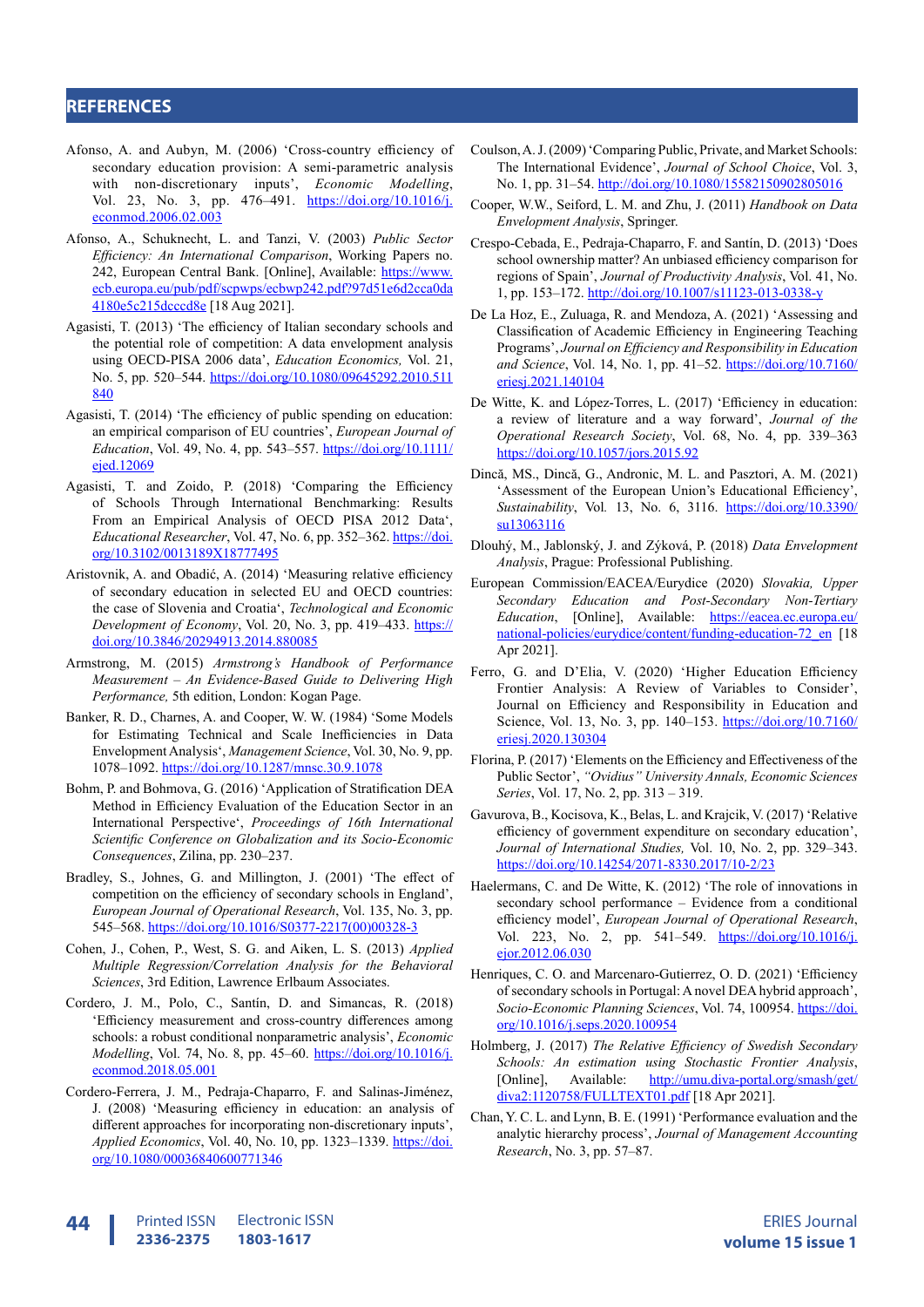- Cherchye, L., De Witte, K., Ooghe, E. and Nicaise, I. (2010) 'Efficiency and equity in private and public education: a nonparametric comparison', *European Journal of Operational Research*, Vol. 202, No. 2, pp. 563–573. [https://doi.](https://doi.org/10.1016/j.ejor.2009.06.015) [org/10.1016/j.ejor.2009.06.015](https://doi.org/10.1016/j.ejor.2009.06.015)
- Chlebounová, D. (2019) 'Determination the Efficiency of secondary schools in the Pardubice region', *Scientific Papers of the University of Pardubice*, Vol. 27, No. 45, pp. 77–88.
- Christl, M., Köppl-Turyna, M. and Kucsera, D. (2020) 'Determinants of Public-Sector Efficiency: Decentralization and Fiscal Rules', *Kyklos*, Vol. 73, No. 2, pp. 253-290. [https://doi.org/10.1111/](https://doi.org/10.1111/kykl.12224) [kykl.12224](https://doi.org/10.1111/kykl.12224)
- INEKO (2020a) *Portál ZŠ a SŠ, Rebríčky škól,* [Online], Available: [https://skoly.ineko.sk/rebricky/?r=2013&ts=Gym](https://skoly.ineko.sk/rebricky/?r=2013&ts=Gym&k=7&l=0&u=Mat_SJ,poc_ucitelov,pedag_pocet,ziaci_pocet) [&k=7&l=0&u=Mat\\_SJ,poc\\_ucitelov,pedag\\_pocet,ziaci\\_poc](https://skoly.ineko.sk/rebricky/?r=2013&ts=Gym&k=7&l=0&u=Mat_SJ,poc_ucitelov,pedag_pocet,ziaci_pocet)  $et&h=\&szpo=0&szpd=100&exto=0&extd=100&ms=0#$  [10 Apr 2021].
- INEKO (2020b). *Portál ZŠ a SŠ, Hodnotenie jednotlivých oblastí. Prijímanie na VŠ v SR*, [Online], Available: [https://skoly.ineko.](https://skoly.ineko.sk/metodika/#vysvetlenie) [sk/metodika/#vysvetlenie](https://skoly.ineko.sk/metodika/#vysvetlenie) [12 Nov 2021].
- INEKO (2020c). *Portál ZŠ a SŠ. Vysvetlenie ukazovateľov,* [Online], Available: <https://skoly.ineko.sk/metodika/#vysvetlenie>[12 Nov 2021].
- Ittner, C. D. and Larcker, D. F. (2003) 'Coming up short on nonfinancial performance measurement', *Harvard Business Review,* Vol. 81, No. 11, pp. 88–95.
- Johnes, J., Portela, M. and Thanassoulis, E. (2017) 'Efficiency in education', *Journal of the Operational Research Society,* Vol. 68, No. 4, pp. 331–338. [https://doi.org/10.1057/s41274-016-](https://doi.org/10.1057/s41274-016-0109-z) [0109-z](https://doi.org/10.1057/s41274-016-0109-z)
- Kaplan, R. S. and Norton, D. P. (2000) 'Having trouble with your strategy? Then map it', *Harvard Business Review*, Vol. 78, No. 5, pp. 167–176.
- Kuwaiti, M. E. (2004) 'Performance measurement process: definition and ownership', *International Journal of Operations & Production Management*, Vol. 24, No. 1, pp. 55–78. [https://](https://doi.org/10.1108/01443570410510997) [doi.org/10.1108/01443570410510997](https://doi.org/10.1108/01443570410510997)
- Lewis, C. and Fall, F. (2017) '*Enhancing public sector efficiency and effectiveness in the Czech Republic*', OECD Economics Department Working Papers, No. 1363, Paris: OECD Publishing. <https://doi.org/10.1787/37ac46c4-en>
- Lockheed, E. L. and Hanushek, E. A. (1994) *Concepts of Educational Efficiency and Effectiveness*, HRO Working Papers, No. 24, World Bank.
- López-Torres, L. and Prior, D. (2020) 'Long-term efficiency of public service provision in a context of budget restrictions. An application to the education sector', *Socio-Economic Planning Sciences*, 100946 (in press). [https://doi.org/10.1016/j.](https://doi.org/10.1016/j.seps.2020.100946) [seps.2020.100946](https://doi.org/10.1016/j.seps.2020.100946)
- Mališová, D. and Štrangfeldová, J. (2020) 'Evaluation of Efficiency in Secondary Education', *Proceedings of the 6th International Scientific-Business Conference Leadership, Innovation, Management and Economics: Integrated Politics of Research*, Limen, pp. 111–119.
- Mankiw, N. G. (2009) *Principles of Economics*,1st edition, Grada Publishing.
- Margaritis, S. G., Tsamadias, C. P. and Argyropoulos, E. E. (2021) 'Investigating the Relative Efficiency and Productivity Change of Upper Secondary Schools: the Case of Schools in the Region of Central Greece', Journal of the Knowledge Economy, [https://](https://doi.org/10.1007/s13132-020-00698-2) [doi.org/10.1007/s13132-020-00698-2](https://doi.org/10.1007/s13132-020-00698-2)
- Maresova, P. and Kuca, K. (2019) 'Are the current methods for the distribution of public funds in secondary education effective? Multiple criteria model in the Czech Republic', *Economic Research-Ekonomska Istrazivanja,* Vol. 32, No. 1. pp. 1869– 1882. <https://doi.org/10.1080/1331677X.2019.1640622>
- Masci, Ch., De Witte, K. and Agasisti, T. (2018) 'The influence of school size, principal characteristics and school management practices on educational performance: An efficiency analysis of Italian students attending middle schools', *Socio-Economic Planning Sciences*, Vol. 61, pp. 52–69. [https://doi.](https://doi.org/10.1016/j.seps.2016.09.009) [org/10.1016/j.seps.2016.09.009](https://doi.org/10.1016/j.seps.2016.09.009)
- Melecký, L., Staníčková, M. and Hančlová, J. (2019) 'Nonparametric Approach to Evaluation of Economic and Social Development in the EU28 Member States by DEA Efficiency', *Journal of Risk and Financial Management*, Vol. 12, No. 2, 72. <https://doi.org/10.3390/jrfm12020072>
- Meričková, B. M., Štrangfeldová, J., Muthová, N. J. and Štefanišinová, N. (2020) 'Performance measurement in education public services based on the value for money concept', *Scientific papers of the University of Pardubice, Series D: Faculty of Economics and Administration,* Vol. 28, No. 3, 1099, pp. 1–11. <https://doi.org/10.46585/sp28031099>
- Mihaiu, D. M., Opreana, A. and Cristescu, M. P. (2010) 'Efficiency, Effectiveness and Performance of the Public Sector', *Journal for Economic Forecasting*, Vol. 13, No. 4, pp. 132–147.
- Mikušová, P. (2017) 'Measuring the Efficiency of the Czech Public Higher Education Institutions: An Application of DEA', *Journal on Efficiency and Responsibility in Education and Science*, Vol. 10, No. 2, pp. 58–63. [https://doi.org/10.7160/](https://doi.org/10.7160/eriesj.2017.100204) [eriesj.2017.100204](https://doi.org/10.7160/eriesj.2017.100204)
- Millimet, L and Collier, T. (2008) 'Efficiency in public schools: does competition matter?', *Journal of Econometrics*, Vol. 145, No. (1-2), pp. 134-157. [http://dx.doi.org/10.1016/j.](http://dx.doi.org/10.1016/j.jeconom.2008.05.001) [jeconom.2008.05.001](http://dx.doi.org/10.1016/j.jeconom.2008.05.001)
- National Council of the Slovak Republic (2008) *Act No. 245/2008 on education and training (Education Act) and on the change and supplement to some acts as amended by subsequent provisions.*
- Nazarko, J. and Šaparauskas, J. (2014) 'Application of DEA method in efficiency evaluation of public higher education institutions', *Technological and Economic Development of Economy,* Vol. 20, No. 1, pp. 25–44. [https://doi.org/10.3846/2](https://doi.org/10.3846/20294913.2014.837116) [0294913.2014.837116](https://doi.org/10.3846/20294913.2014.837116)
- OECD (2018) *Education at a Glance 2018: OECD Indicators*, Paris: OECD Publishing. [http://dx.doi.org/10.1787/eag-2018](http://dx.doi.org/10.1787/eag-2018-en) [en](http://dx.doi.org/10.1787/eag-2018-en)
- Opletalova, A., Novakova, Z. and Balaban, V. (2019) 'Financing of Regional Education from the Perspective of Secondary Schools', *Proceedings of the 9th International Conference on Education and Educational Psychology (ICEEPSY 2018)*, Athens, pp. 653–663*.* [https://dx.doi.org/10.15405/](https://dx.doi.org/10.15405/epsbs.2019.01.63) [epsbs.2019.01.63](https://dx.doi.org/10.15405/epsbs.2019.01.63)
- Provazníková, R. and Chlebounová, D. (2018) 'The Technical Efficiency of Secondary Schools in the Pardubice Region', *Proceedings of the 12th International Scientific Conference 'Public Administration 2018*', Pardubice, pp. 154–162.
- Rao, S. (2015) *Is the private sector more efficient? A cautionary tale*, **(**Discussion paper 10), Singapore: UNDP Global Centre for Public Service Excellence, [Online], Available: [https://](https://www.undp.org/content/undp/en/home/librarypage/capacity-building/global-centre-for-public-ser) [www.undp.org/content/undp/en/home/librarypage/capacity](https://www.undp.org/content/undp/en/home/librarypage/capacity-building/global-centre-for-public-ser)[building/global-centre-for-public-service-excellence/](https://www.undp.org/content/undp/en/home/librarypage/capacity-building/global-centre-for-public-ser) [efficiency.html](https://www.undp.org/content/undp/en/home/librarypage/capacity-building/global-centre-for-public-ser) [17 Apr 2021].